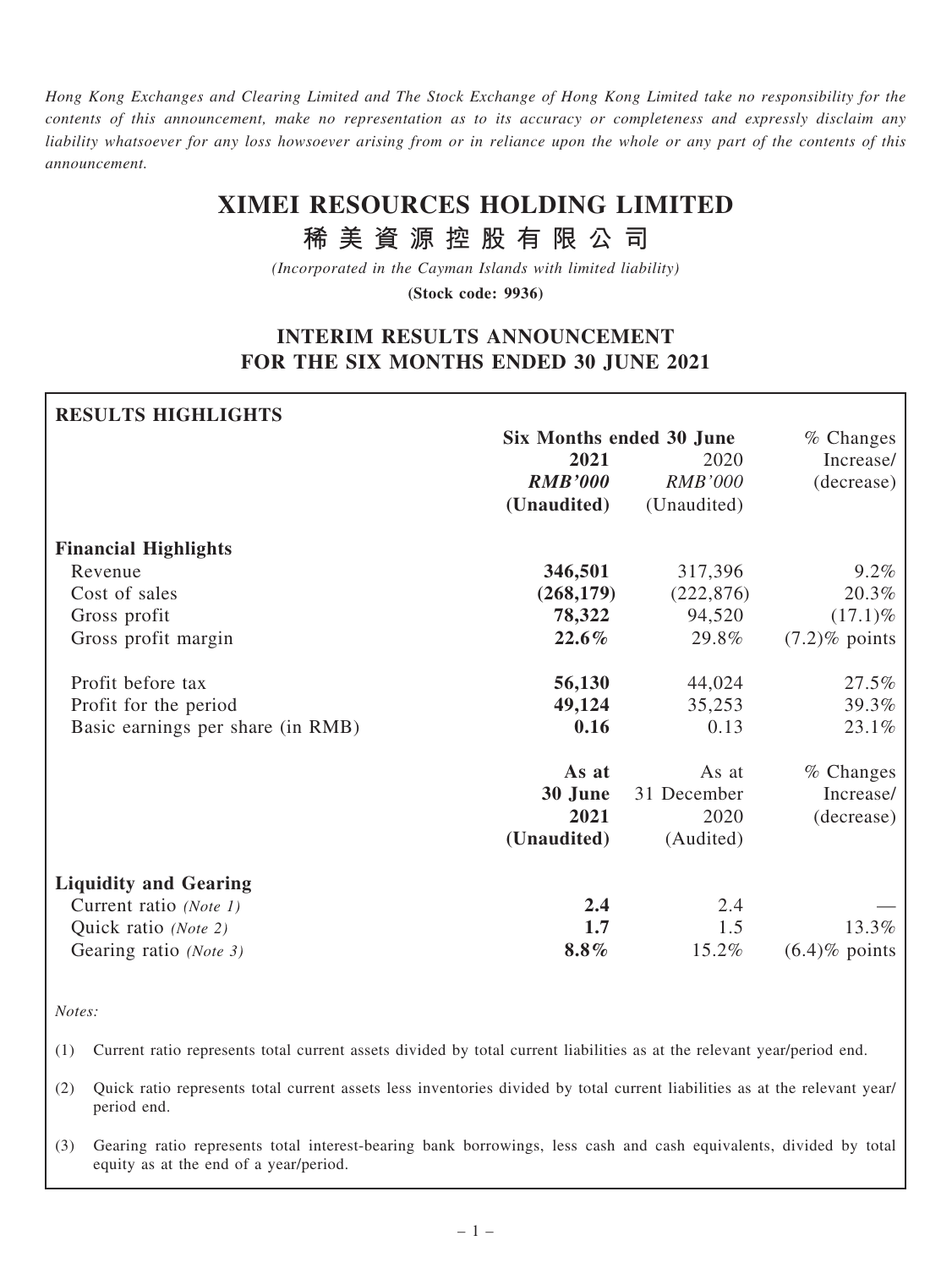## CONDENSED CONSOLIDATED STATEMENT OF PROFIT OR LOSS AND OTHER COMPREHENSIVE INCOME

For the six months ended 30 June 2021

|                                                                                     |                | Six months ended 30 June |                |
|-------------------------------------------------------------------------------------|----------------|--------------------------|----------------|
|                                                                                     |                | 2021                     | 2020           |
|                                                                                     | <b>Notes</b>   | <b>RMB'000</b>           | <b>RMB'000</b> |
|                                                                                     |                | (Unaudited)              | (Unaudited)    |
| <b>REVENUE</b>                                                                      | $\overline{4}$ | 346,501                  | 317,396        |
| Cost of sales                                                                       |                | (268, 179)               | (222, 876)     |
| Gross profit                                                                        |                | 78,322                   | 94,520         |
| Other income and gains, net                                                         |                | 17,978                   | 2,841          |
| Selling and distribution expenses                                                   |                | (5, 121)                 | (3,262)        |
| Administrative expenses                                                             |                | (30, 811)                | (34, 688)      |
| Listing expenses                                                                    |                |                          | (11, 468)      |
| Other expenses                                                                      |                | (235)                    | (707)          |
| Finance costs                                                                       |                | (4,003)                  | (3,212)        |
| PROFIT BEFORE TAX                                                                   | 5              | 56,130                   | 44,024         |
| Income tax expense                                                                  | 6              | (7,006)                  | (8,771)        |
| <b>PROFIT FOR THE PERIOD</b>                                                        |                | 49,124                   | 35,253         |
| <b>EARNINGS PER SHARE ATTRIBUTABLE TO</b><br>ORDINARY EQUITY HOLDERS OF THE COMPANY |                |                          |                |
| Basic (in RMB)                                                                      | 8              | 0.16                     | 0.13           |
|                                                                                     |                |                          |                |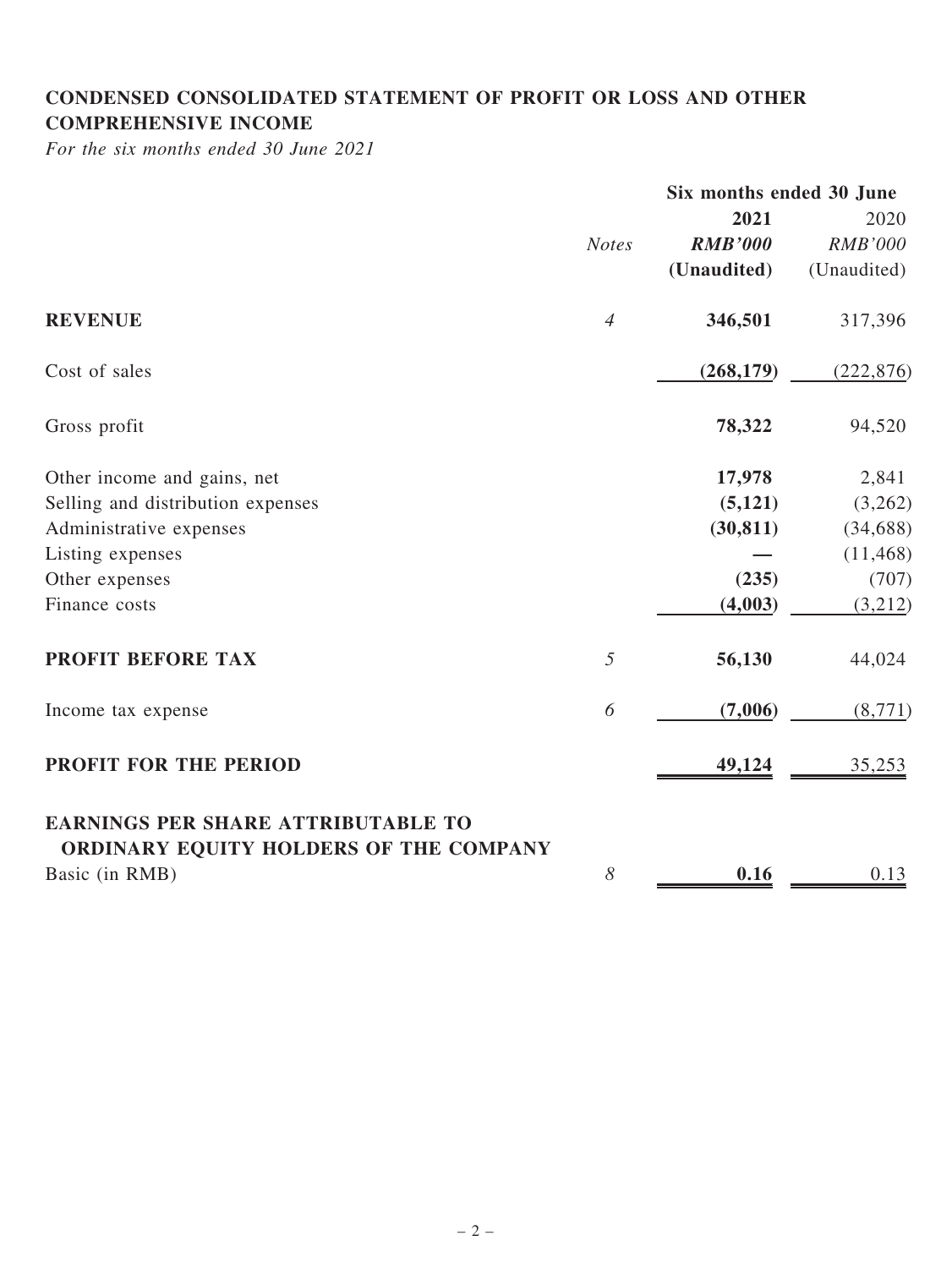|                                                                                                             | Six months ended 30 June |                |
|-------------------------------------------------------------------------------------------------------------|--------------------------|----------------|
|                                                                                                             | 2021                     | 2020           |
|                                                                                                             | <b>RMB'000</b>           | <i>RMB'000</i> |
|                                                                                                             | (Unaudited)              | (Unaudited)    |
| <b>PROFIT FOR THE PERIOD</b>                                                                                | 49,124                   | 35,253         |
| <b>OTHER COMPREHENSIVE (LOSS)/INCOME</b>                                                                    |                          |                |
| Other comprehensive loss that may be reclassified to profit or loss in<br>subsequent periods:               |                          |                |
| Exchange differences on translation of foreign operations                                                   | (153)                    | (8)            |
| Other comprehensive (loss)/income that will not be reclassified to<br>profit or loss in subsequent periods: |                          |                |
| Exchange differences on translation of the Company's financial<br>statements                                | (96)                     | 936            |
| OTHER COMPREHENSIVE (LOSS)/INCOME FOR THE<br>PERIOD, NET OF TAX                                             | (249)                    | 928            |
| TOTAL COMPREHENSIVE INCOME FOR THE PERIOD                                                                   | 48,875                   | 36,181         |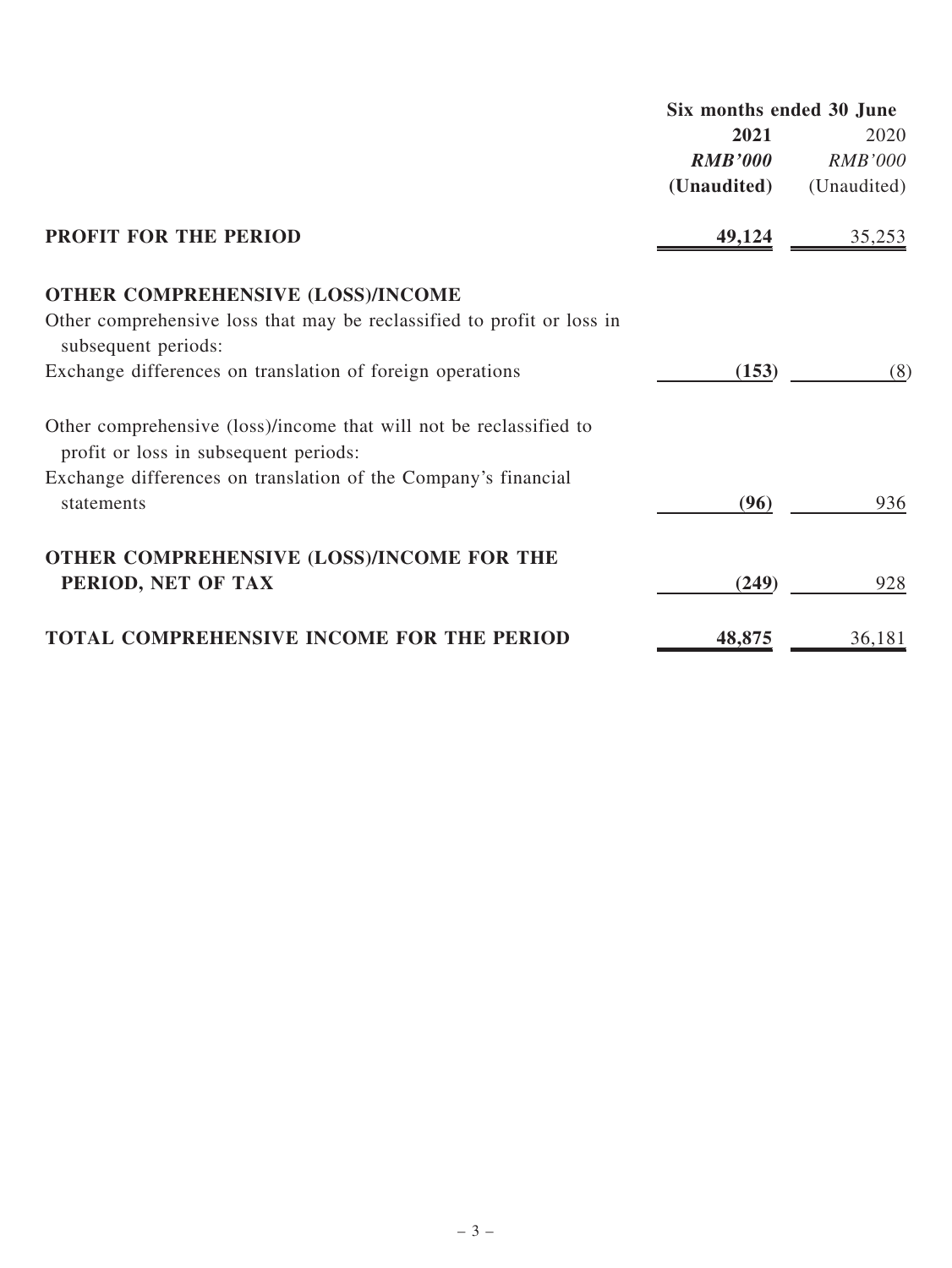# CONDENSED CONSOLIDATED STATEMENT OF FINANCIAL POSITION

30 June 2021

|                                             |              | 30 June        | 31 December    |
|---------------------------------------------|--------------|----------------|----------------|
|                                             |              | 2021           | 2020           |
|                                             | <b>Notes</b> | <b>RMB'000</b> | <b>RMB'000</b> |
|                                             |              | (Unaudited)    | (Audited)      |
| <b>NON-CURRENT ASSETS</b>                   |              |                |                |
| Property, plant and equipment               | 9            | 114,159        | 95,557         |
| Right-of-use-assets                         |              | 31,069         | 24,342         |
| Investment in an associate                  |              | 4,500          |                |
| Prepayments                                 |              | 34,280         | 13,318         |
| Total non-current assets                    |              | 184,008        | 133,217        |
| <b>CURRENT ASSETS</b>                       |              |                |                |
| Inventories                                 |              | 200,635        | 269,158        |
| Trade and bills receivables                 | 10           | 200,081        | 150,469        |
| Prepayments, deposits and other receivables |              | 133,428        | 114,438        |
| Cash and cash equivalents                   |              | 180,420        | 186,378        |
| Total current assets                        |              | 714,564        | 720,443        |
| <b>CURRENT LIABILITIES</b>                  |              |                |                |
| Trade payables                              | 11           | 27,099         | 6,321          |
| Other payables and accruals                 |              | 44,992         | 46,110         |
| Interest-bearing bank borrowings            |              | 205,574        | 236,144        |
| Lease liabilities                           |              | 3,960          | 1,213          |
| Tax payable                                 |              | 14,996         | 10,370         |
| Total current liabilities                   |              | 296,621        | 300,158        |
| NET CURRENT ASSETS                          |              | 417,943        | 420,285        |
| TOTAL ASSETS LESS CURRENT LIABILITIES       |              | 601,951        | 553,502        |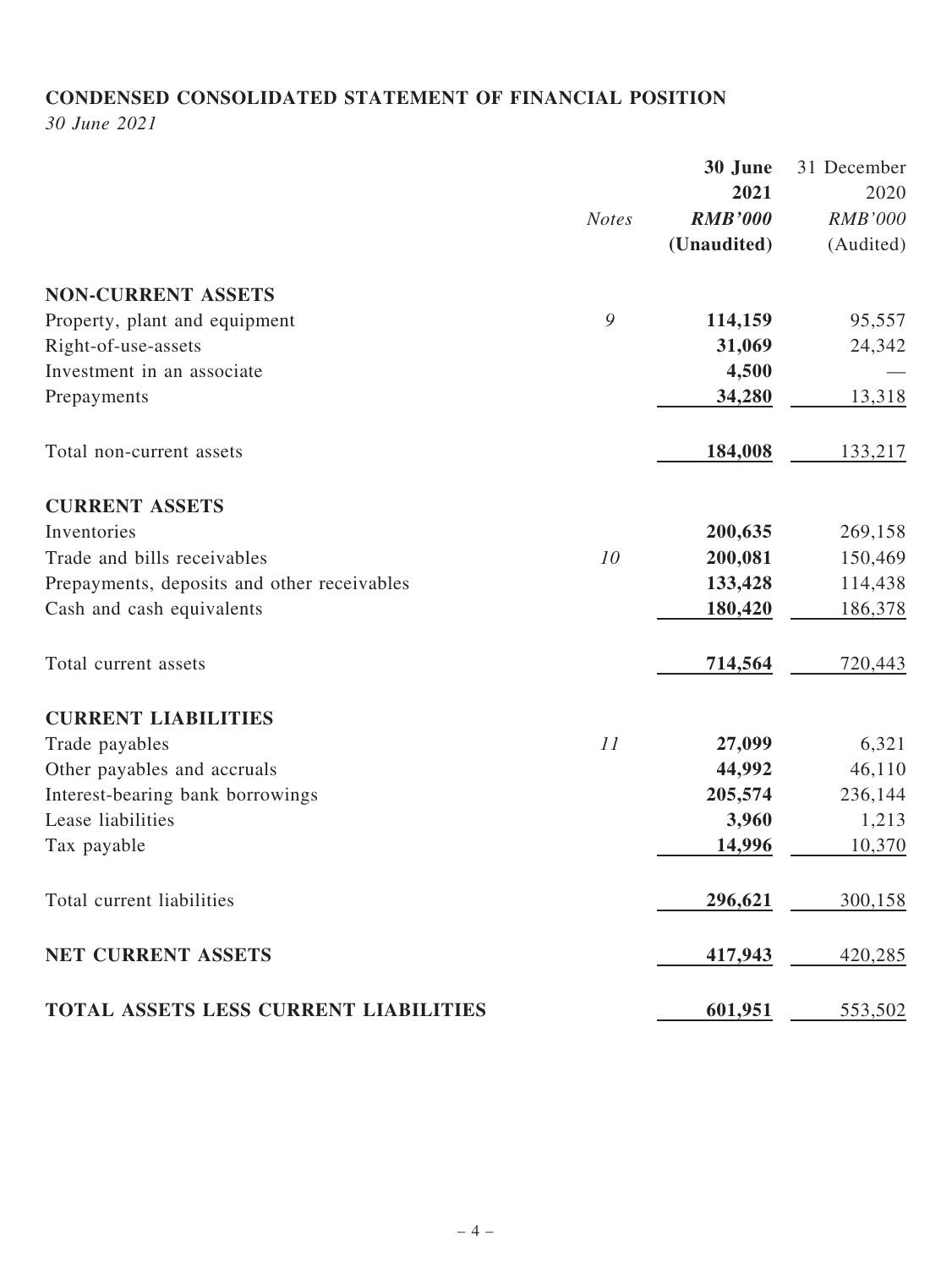|                                  |             | 30 June        | 31 December    |
|----------------------------------|-------------|----------------|----------------|
|                                  |             | 2021           | 2020           |
|                                  | <b>Note</b> | <b>RMB'000</b> | <b>RMB'000</b> |
|                                  |             | (Unaudited)    | (Audited)      |
| <b>NON-CURRENT LIABILITIES</b>   |             |                |                |
| Interest-bearing bank borrowings |             | 24,800         | 29,786         |
| Lease liabilities                |             | 6,514          | 1,954          |
| Total non-current liabilities    |             | 31,314         | 31,740         |
| Net assets                       |             | 570,637        | 521,762        |
| <b>EQUITY</b>                    |             |                |                |
| Share capital                    | 12          | 2,712          | 2,712          |
| Reserves                         |             | 567,925        | 519,050        |
| Total equity                     |             | 570,637        | 521,762        |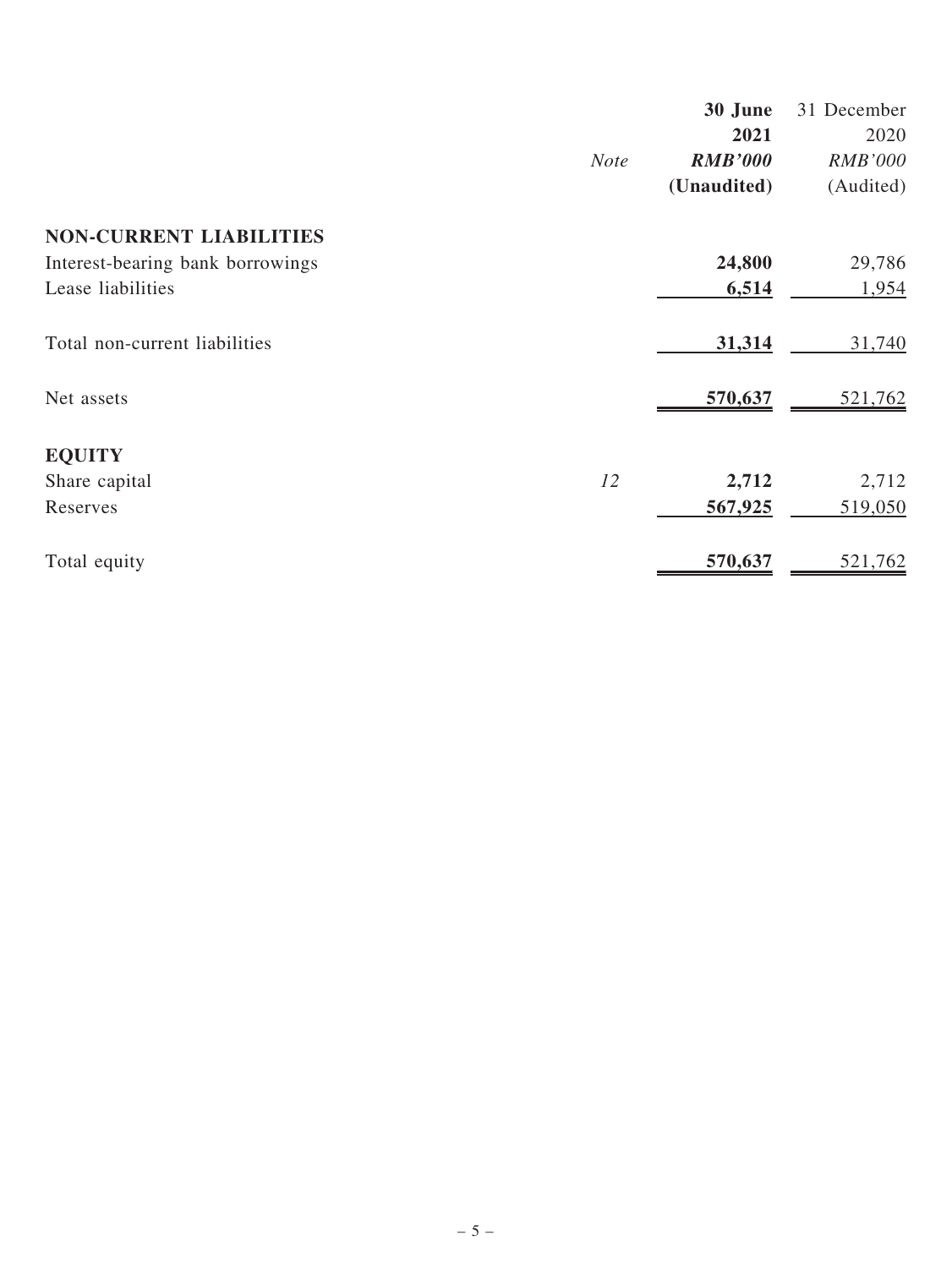# NOTES TO CONDENSED CONSOLIDATED FINANCIAL STATEMENTS

30 June 2021

#### 1. BASIS OF PREPARATION

The condensed consolidated financial statements have been prepared in accordance with the applicable disclosure requirements of the Rules Governing the Listing of Securities on The Stock Exchange of Hong Kong Limited (the ''Stock Exchange'') and Hong Kong Accounting Standard 34 Interim Financial Reporting (''HKAS 34'') issued by the Hong Kong Institute of Certified Public Accountants (the ''HKICPA'').

The condensed consolidated financial statements do not include all the information and disclosures required in the annual financial statements, and should be read in conjunction with the Group's consolidated financial statements for the year ended 31 December 2020.

#### 2. CHANGES IN ACCOUNTING POLICIES AND DISCLOSURES

The accounting policies adopted in the preparation of the condensed consolidated financial information are consistent with those applied in the preparation of the Group's annual consolidated financial statements for the year ended 31 December 2020, except for the adoption of the following revised Hong Kong Financial Reporting Standards (''HKFRSs'') for the first time for the current period's financial information.

| Amendments to HKFRS 9, HKAS 39, HKFRS 7, | Interest Rate Benchmark Reform — Phase 2              |
|------------------------------------------|-------------------------------------------------------|
| HKFRS 4 and HKFRS 16                     |                                                       |
| Amendment to HKFRS 16                    | Covid-19-Related Rent Concessions beyond 30 June 2021 |
|                                          | (early adopted)                                       |

The adoption of above revised HKFRSs do not have significant impact to the preparation of the Group's condensed consolidated financial information.

#### 3. OPERATING SEGMENT INFORMATION

The Group is principally engaged in the manufacture and sale of non-ferrous metal products and provision of processing services to customers. For the purpose of resource allocation and performance assessment, the Group's management focuses on the operating results of the Group. As such, the Group's resources are integrated and no separate operating segment information is available. Accordingly, no operating segment information is presented.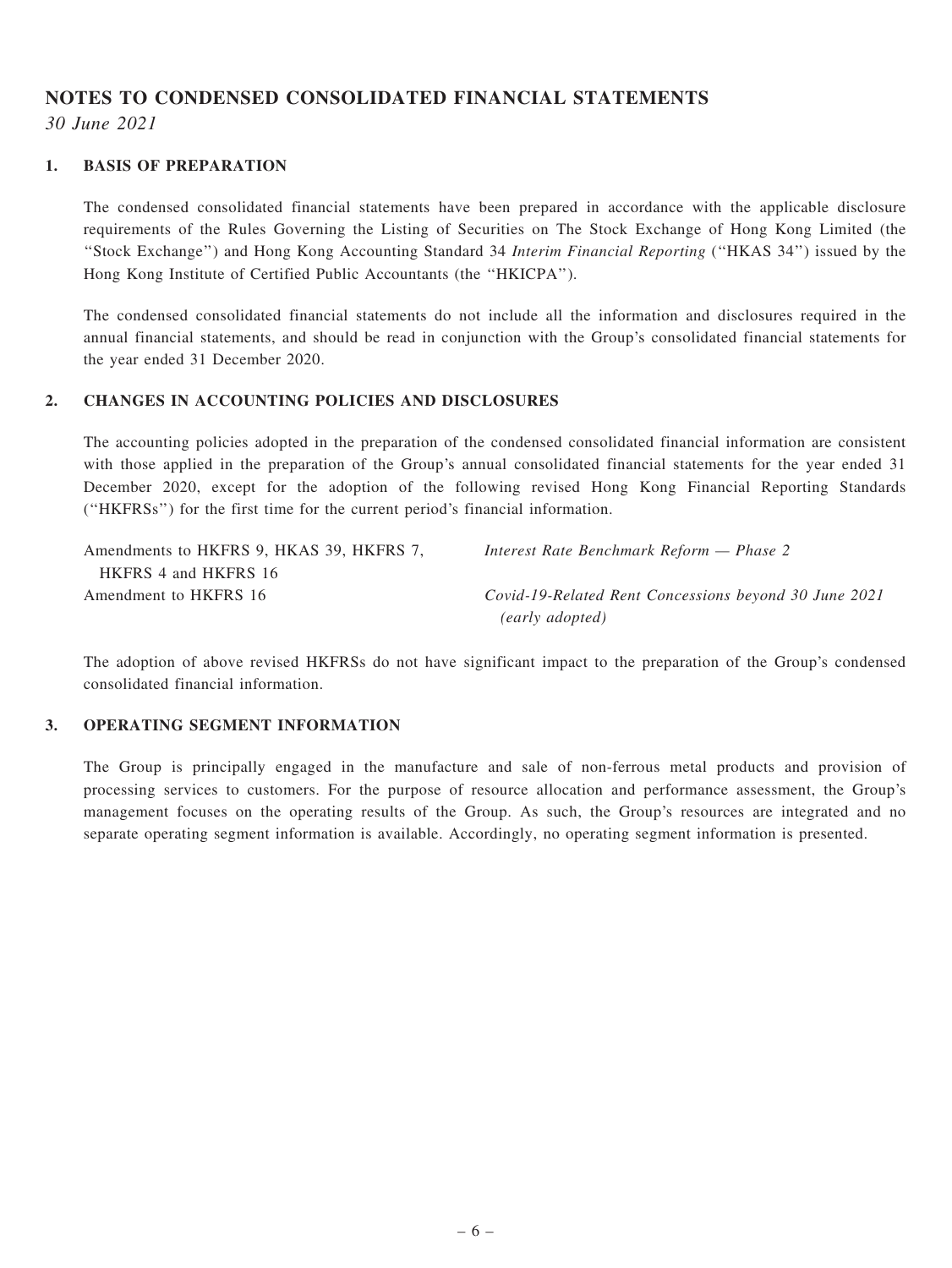#### Geographical information

#### (a) Revenue from external customers

|                   | Six months ended 30 June |                |
|-------------------|--------------------------|----------------|
|                   | 2021                     | 2020           |
|                   | <b>RMB'000</b>           | <b>RMB'000</b> |
|                   | (Unaudited)              | (Unaudited)    |
| The PRC           | 304,417                  | 285,551        |
| The United States | 26,808                   | 12,611         |
| Asia              | 10,982                   | 4,179          |
| Europe            | 4,228                    | 15,055         |
| Others            | 66                       |                |
|                   | 346,501                  | 317,396        |

The revenue information above is based on the locations of the customers.

#### (b) Non-current assets

|         | 30 June        | 31 December    |
|---------|----------------|----------------|
|         | 2021           | 2020           |
|         | <b>RMB'000</b> | <b>RMB'000</b> |
|         | (Unaudited)    | (Audited)      |
| The PRC | 183,615        | 132,537        |
| Others  | 393            | 680            |
|         | 184,008        | 133,217        |

The non-current assets information above is based on the locations of the assets.

#### Information about major customers

Revenue derived from the sale of non-ferrous metal products and provision of processing services to customers which accounted for 10% or more of the Group's revenue for the current or prior reporting period, are set out below:

|            |                | Six months ended 30 June |  |
|------------|----------------|--------------------------|--|
|            | 2021           | 2020                     |  |
|            | <b>RMB'000</b> | <b>RMB'000</b>           |  |
|            | (Unaudited)    | (Unaudited)              |  |
| Customer A | 16,275         | 119,868                  |  |
| Customer B | 57,281         | 45,812                   |  |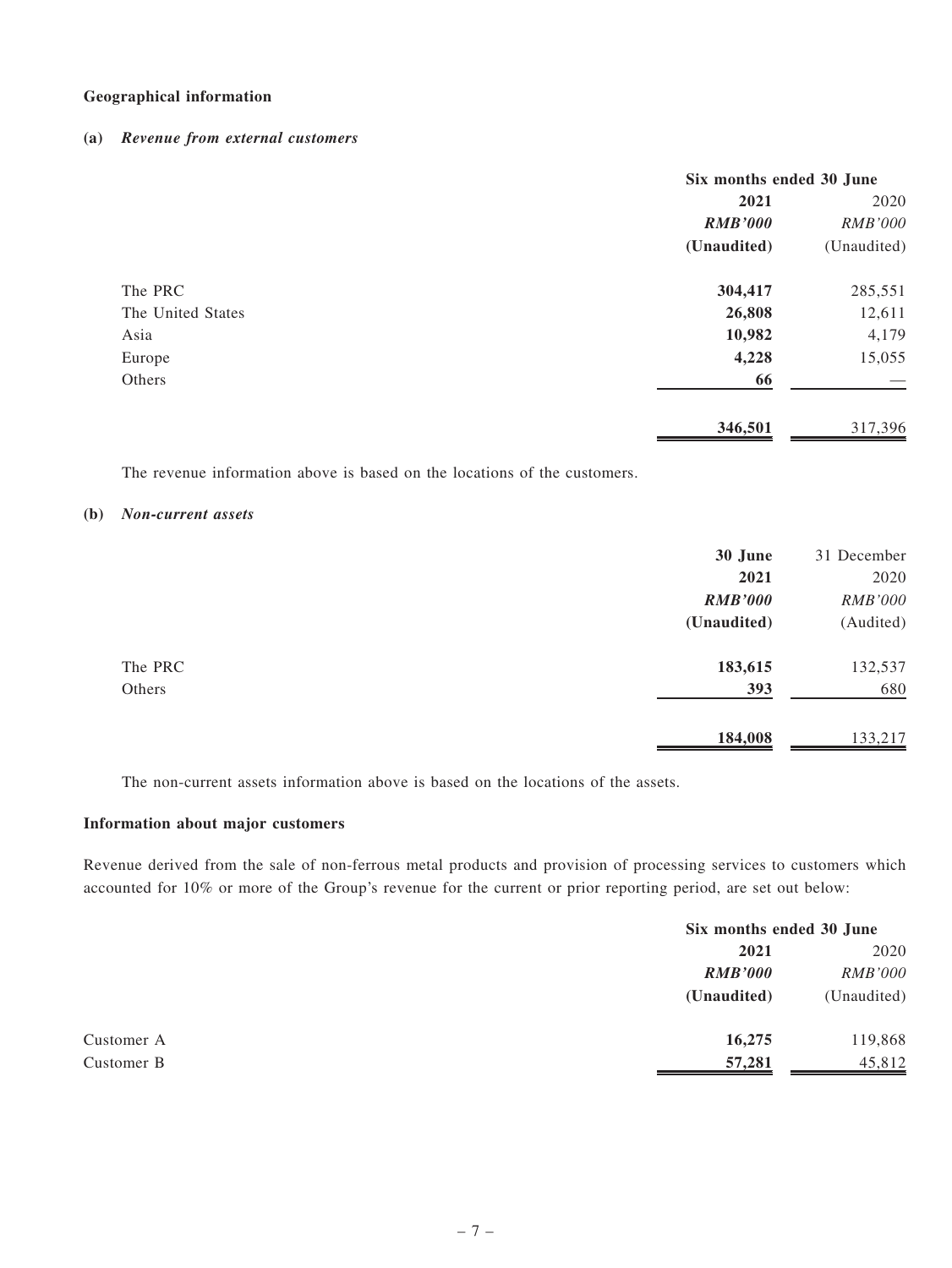#### 4. REVENUE

An analysis of revenue is as follows:

|                                       | Six months ended 30 June |                |
|---------------------------------------|--------------------------|----------------|
|                                       | 2021                     | 2020           |
|                                       | <b>RMB'000</b>           | <i>RMB'000</i> |
|                                       | (Unaudited)              | (Unaudited)    |
| Revenue from contracts with customers |                          |                |
| Sale of products                      | 345,643                  | 314,959        |
| Provision of processing services      | 858                      | 2,437          |
|                                       | 346,501                  | 317,396        |

## Disaggregate revenue information for revenue from contracts with customers

|                                             | Six months ended 30 June |                |
|---------------------------------------------|--------------------------|----------------|
|                                             | 2021                     | 2020           |
|                                             | <b>RMB'000</b>           | <i>RMB'000</i> |
|                                             | (Unaudited)              | (Unaudited)    |
| Types of goods or services                  |                          |                |
| Sale of products                            | 345,643                  | 314,959        |
| Provision of processing services            | 858                      | 2,437          |
| Total revenue from contracts with customers | 346,501                  | 317,396        |
| Timing of revenue recognition               |                          |                |
| Goods transferred at a point in time        | 345,643                  | 314,959        |
| Services rendered over time                 | 858                      | 2,437          |
| Total revenue from contracts with customers | 346,501                  | 317,396        |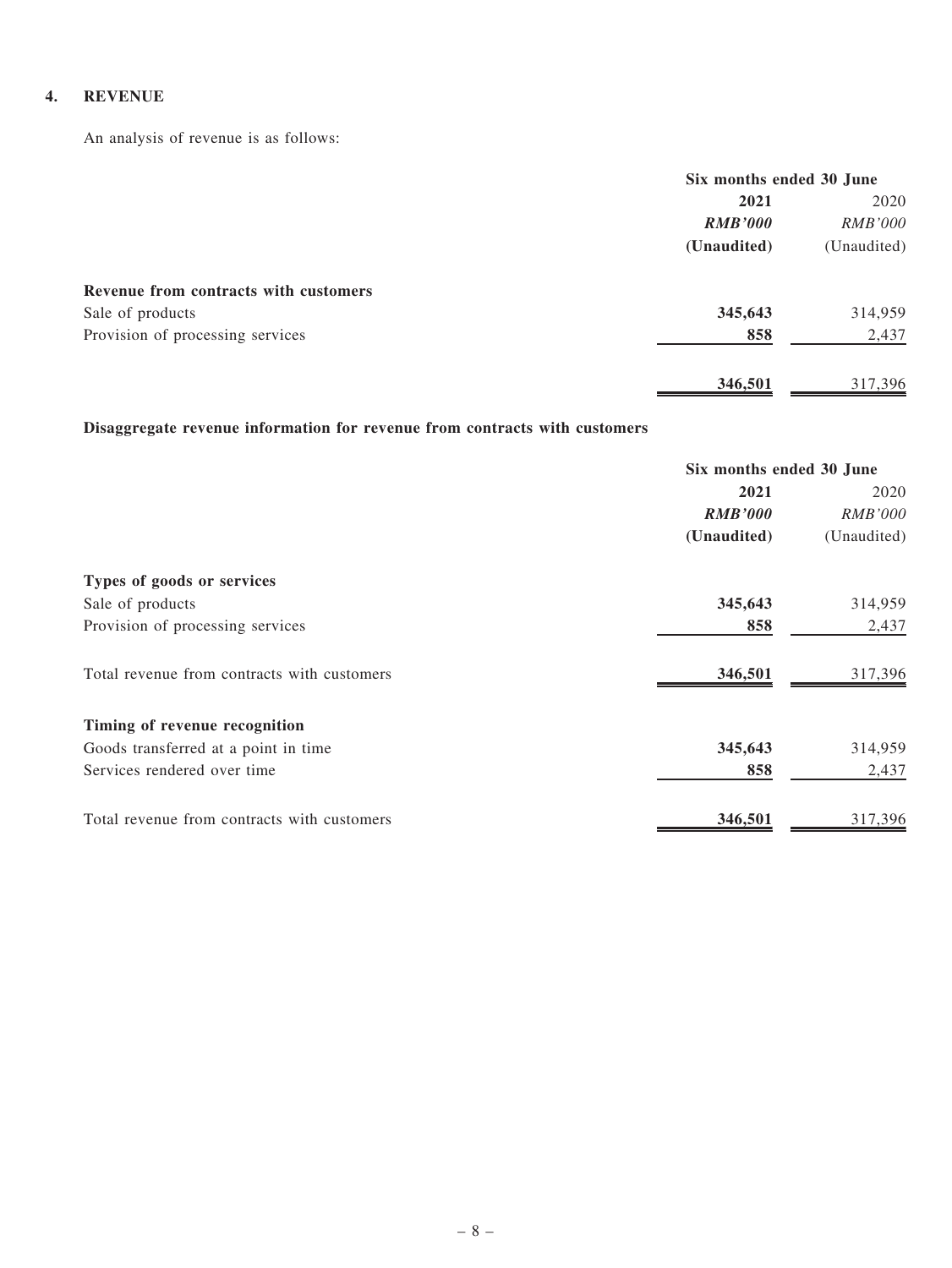#### 5. PROFIT BEFORE TAX

The Group's profit before tax is arrived at after charging/(crediting):

|                                                            | Six months ended 30 June |                |
|------------------------------------------------------------|--------------------------|----------------|
|                                                            | 2021                     | 2020           |
|                                                            | <b>RMB'000</b>           | <i>RMB'000</i> |
|                                                            | (Unaudited)              | (Unaudited)    |
| Cost of inventories sold                                   | 268,179                  | 222,876        |
| Depreciation of property, plant and equipment              | 6,222                    | 5,880          |
| Depreciation of right-of-use assets                        | 1,210                    | 879            |
| Research and development costs                             | 12,492                   | 12,345         |
| Loss on disposal of items of property, plant and equipment | 133                      | 278            |
| Reversal of impairment of inventories                      | (5,546)                  | (266)          |
| Reversal of impairment of trade receivables                | (5, 491)                 |                |
| Foreign exchange differences, net                          | (591)                    | 356            |

#### 6. INCOME TAX

During the six months ended 30 June 2021, Hong Kong profits tax has been provided on the estimated assessable profits arising in Hong Kong for the Hong Kong subsidiary of the Company, which is a qualifying entity under the two-tiered profits tax rates regime. The first HK\$2,000,000 of assessable profits of this subsidiary are taxed at 8.25% (six months ended 30 June 2020: 8.25%) and the remaining assessable profits are taxed at 16.5% (six months ended 30 June 2020: 16.5%).

Tax on profits assessable in the PRC has been calculated at the applicable PRC corporate income tax ("CIT") rate of 25% during the period (six months ended 30 June 2020: 25%). During the period, Ximei Resources (Guangdong) Limited, a subsidiary of the Company, qualified as a high and new technology enterprise and enjoyed a preferential income tax rate at 15% (six months ended 30 June 2020: 15%).

|                                 |                | Six months ended 30 June |  |
|---------------------------------|----------------|--------------------------|--|
|                                 | 2021           | 2020                     |  |
|                                 | <b>RMB'000</b> | <b>RMB'000</b>           |  |
|                                 | (Unaudited)    | (Unaudited)              |  |
| $Current$ – The PRC             |                |                          |  |
| Charge for the period           | 4,762          | 6,815                    |  |
| Underprovision in prior periods | 1,716          |                          |  |
| $Current - Hong Kong$           |                |                          |  |
| Charge for the period           | 528            | 1,956                    |  |
| Total tax charge for the period | 7,006          | 8,771                    |  |
|                                 |                |                          |  |

#### 7. DIVIDENDS

No dividend has been paid or proposed by the Company during the period (six months ended 30 June 2020: Nil).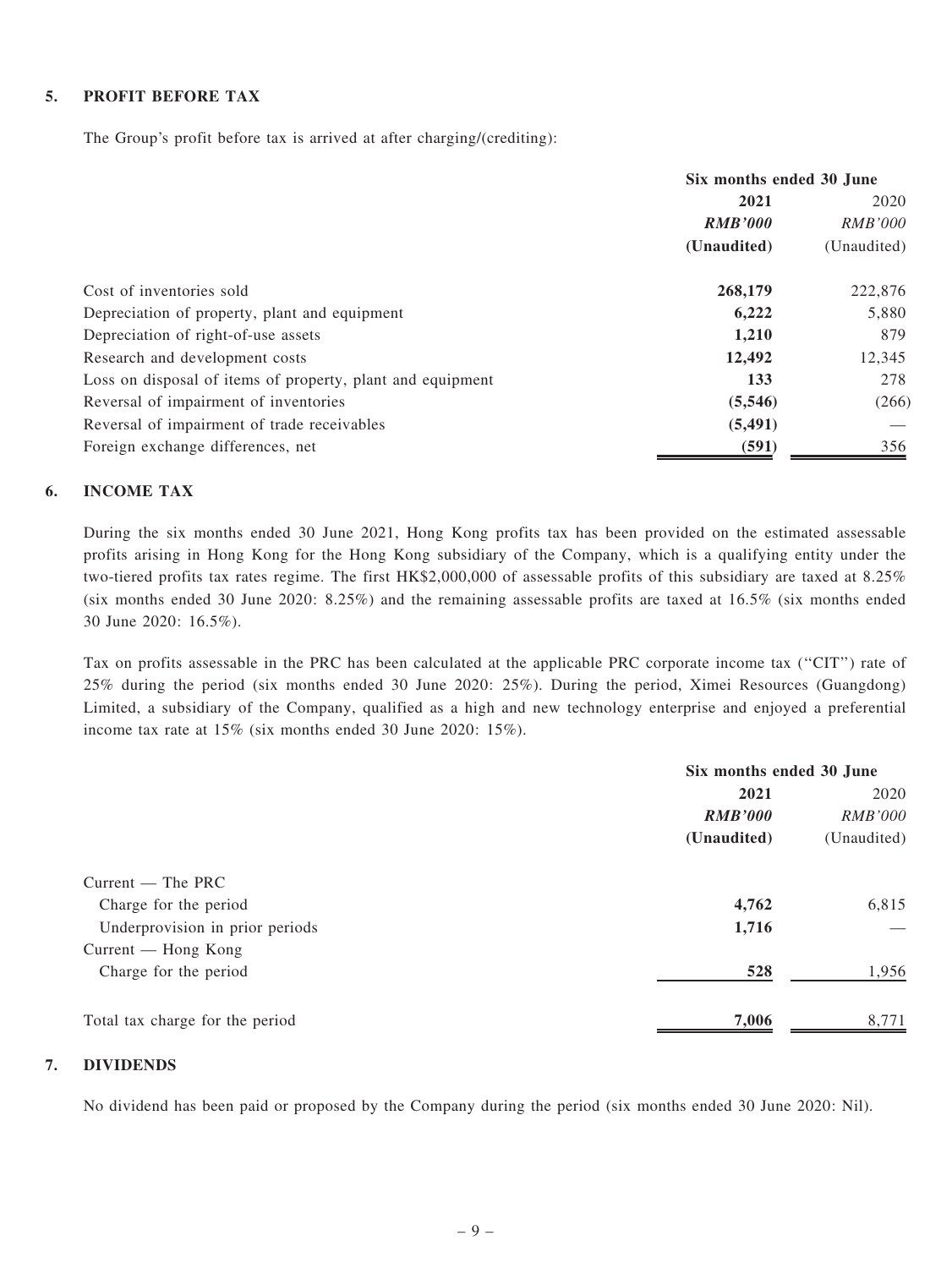#### 8. EARNINGS PER SHARE ATTRIBUTABLE TO ORDINARY EQUITY HOLDERS OF THE COMPANY

The calculation of the basic earnings per share amount is based on the profit for the period attributable to ordinary equity holders of the Company, and the weighted average number of ordinary shares of 300,000,000 (six months ended 30 June 2020: 270,580,110) in issue during the period.

The Group had no potentially dilutive ordinary shares in issue during the six months ended 30 June 2021 and 2020.

The calculations of basic earnings per share are based on:

|                                                                       | Six months ended 30 June |                |
|-----------------------------------------------------------------------|--------------------------|----------------|
|                                                                       | 2021                     | 2020           |
|                                                                       | <b>RMB'000</b>           | <i>RMB'000</i> |
|                                                                       | (Unaudited)              | (Unaudited)    |
| <b>Earnings</b>                                                       |                          |                |
| Profit attributable to ordinary equity holders of the Company         | 49,124                   | 35,253         |
|                                                                       | <b>Number of shares</b>  |                |
|                                                                       | Six months ended 30 June |                |
|                                                                       | 2021                     | 2020           |
| <b>Shares</b>                                                         |                          |                |
| Weighted average number of ordinary shares in issue during the period |                          |                |
| used in the basic earnings per share calculation                      | 300,000,000              | 270,580,110    |

#### 9. PROPERTY, PLANT AND EQUIPMENT

During the period, the Group acquired items of property, plant and equipment of RMB24,963,000 (six months ended 30 June 2020: RMB7,572,000). In addition, the Group has written off certain items of property, plant and equipment with an aggregate carrying amount of RMB133,000 (six months ended 30 June 2020: RMB278,000), which was charged to the profit and loss for the period.

#### 10. TRADE AND BILLS RECEIVABLES

An ageing analysis of the trade and bills receivables as at the end of each reporting period, based on the invoice date and net of loss allowance, is as follows:

|                | 30 June        | 31 December    |
|----------------|----------------|----------------|
|                | 2021           | 2020           |
|                | <b>RMB'000</b> | <b>RMB'000</b> |
|                | (Unaudited)    | (Audited)      |
| Within 1 month | 157,844        | 72,231         |
| 1 to 2 months  | 32,297         | 11,500         |
| 2 to 3 months  | 7,259          | 13,561         |
| Over 3 months  | 2,681          | 53,177         |
|                | 200,081        | 150,469        |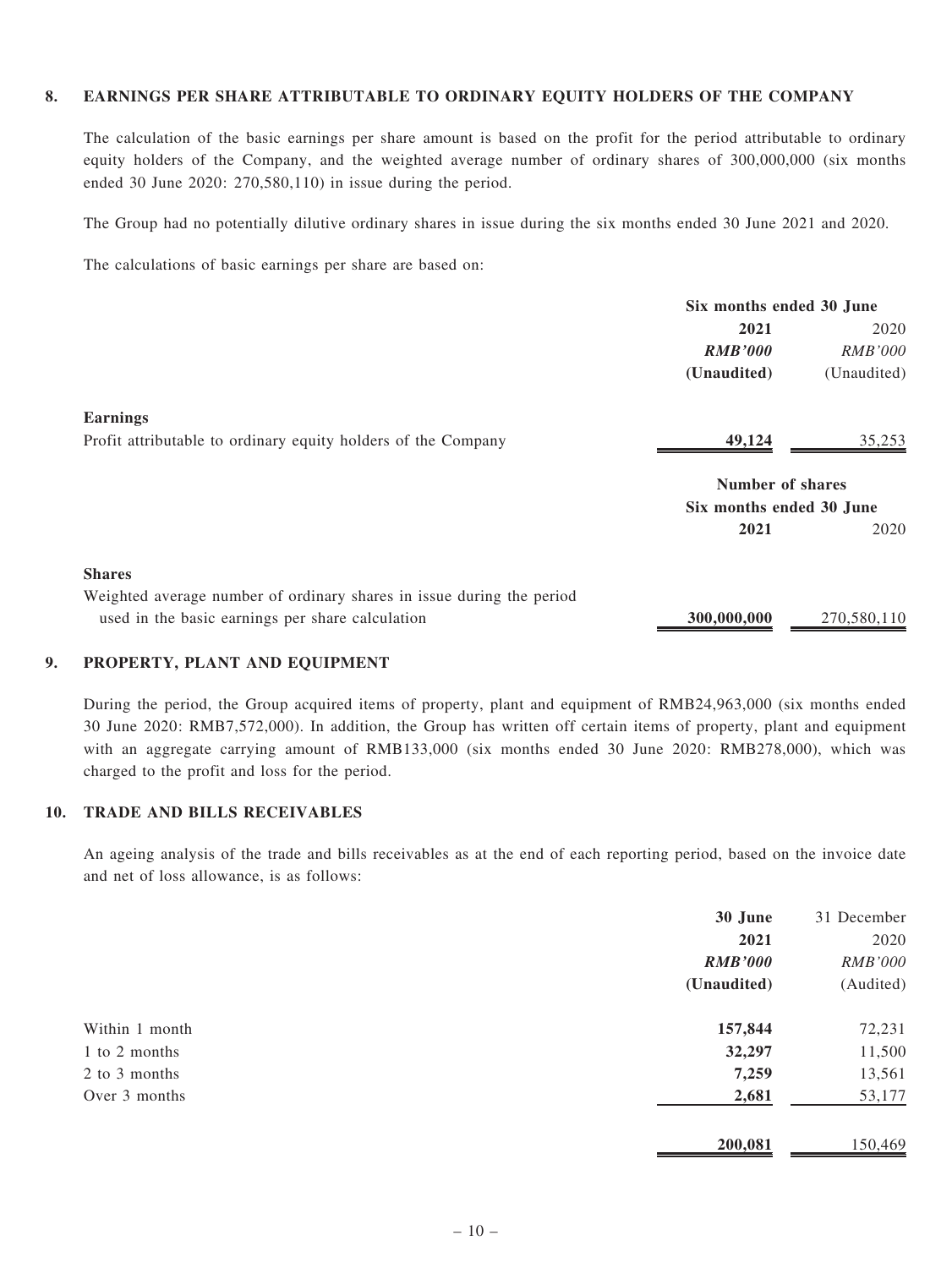#### 11. TRADE PAYABLES

An ageing analysis of the trade payables as at the end of each of the reporting period, based on the invoice date, is as follows:

|                | 30 June        | 31 December    |
|----------------|----------------|----------------|
|                | 2021           | 2020           |
|                | <b>RMB'000</b> | <b>RMB'000</b> |
|                | (Unaudited)    | (Audited)      |
| Within 1 month | 22,224         | 4,122          |
| 1 to 2 months  | 2,074          | 1,072          |
| 2 to 3 months  | 715            | 1,007          |
| Over 3 months  | 2,086          | 120            |
|                | 27,099         | 6,321          |

#### 12. SHARE CAPITAL

|                                              | 30 June 2021         |             | 31 December 2020 |           |
|----------------------------------------------|----------------------|-------------|------------------|-----------|
|                                              | <b>Equivalent to</b> |             | Equivalent to    |           |
|                                              | <b>HK\$</b>          | <b>RMB</b>  | HK\$             | RMB       |
|                                              | (Unaudited)          | (Unaudited) | (Audited)        | (Audited) |
| Issued and fully paid:                       |                      |             |                  |           |
| 300,000,000 ordinary shares of HK\$0.01 each | 3,000,000            | 2,712,208   | 3,000,000        | 2,712,208 |

On 12 March 2020, 300,000,000 new shares of the Company were listed on the Main Board of The Stock Exchange of Hong Kong Limited, pursuant to which 224,999,990 shares were issued by the Company to its then existing shareholders by way of capitalisation from the share premium account and 75,000,000 shares were issued by the Company's initial public offering at the offer price of HK\$2.23 per share. The gross proceeds amounted to approximately HK\$167.3 million.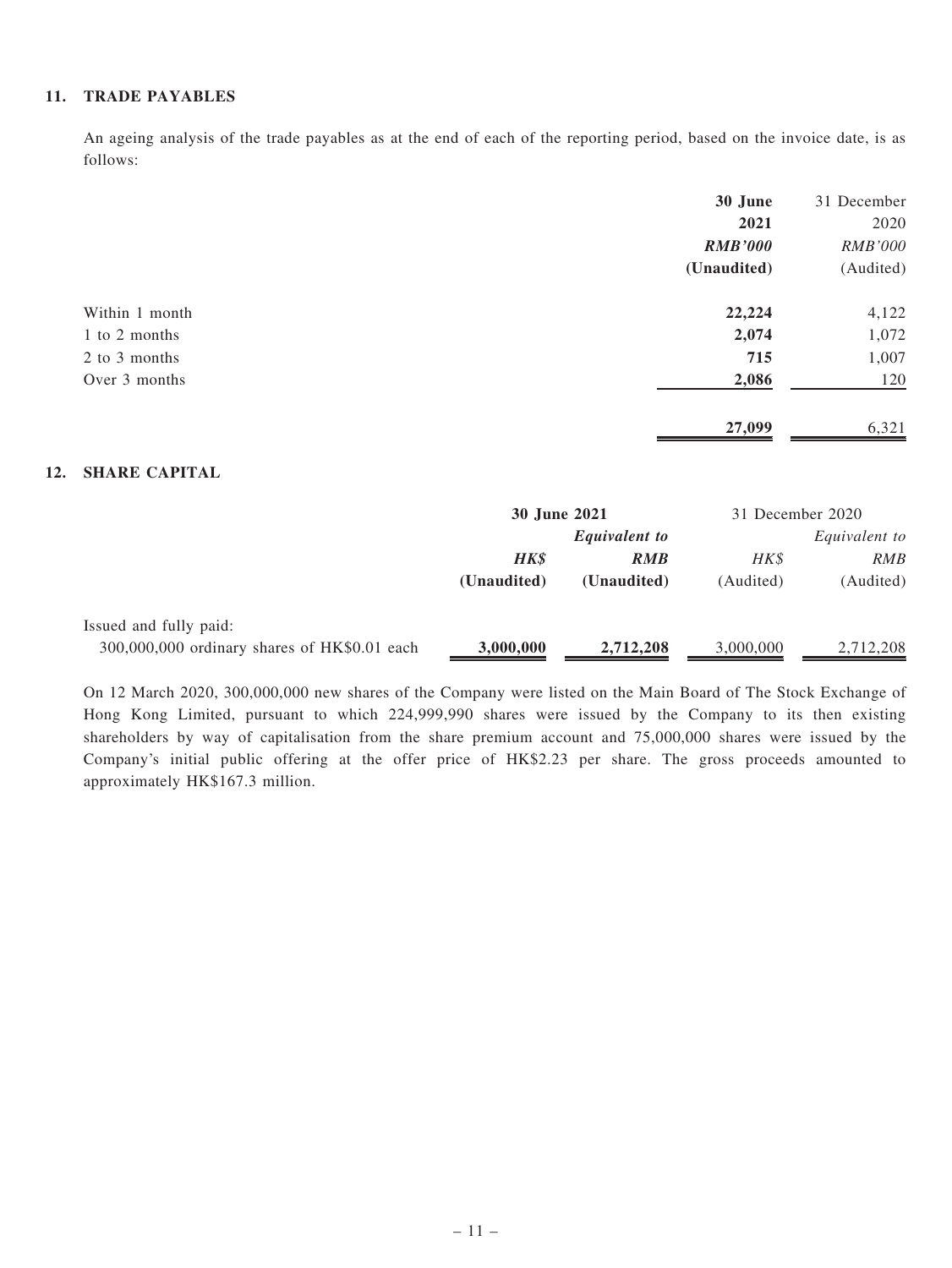## MANAGEMENT DISCUSSION AND ANALYSIS

## MANAGEMENT REVIEW

During the six months ended 30 June 2021 (the ''Reporting Period''), the pressure from the prevention and control against the outbreak of the novel coronavirus (COVID-19) epidemic (the ''Epidemic'') remained severe and business activities were still hindered which slowed down the recovery of the global economy. Under the complex and ever-changing operating environment, the Group adhered closely to the high quality-driven development philosophy of ''delicate organization for production, full-geared development of projects, strengthened research and development and innovation and enhancement of internal management'', which gave rise to tremendous operating results. The shifting and commissioning of production lines for projects on quality improvement and upgrade, despite somehow having impacted the overall output for the first half of 2021, brought economic benefits to the Group as a whole since the output of high-purity products increased by so doing. During the Reporting Period, the total output of main products of the Group amounted to approximately 749.2 tonnes, representing a year-on-year decrease of 17.5%. Operating revenue amounted to approximately RMB346.5 million, representing a year-on-year increase of 9.2%. Net profit for the period amounted to approximately RMB49.1 million, representing a year-on-year increase of 39.3%.

## BUSINESS REVIEW

## Improvement and upgrade on quality with optimization in product structure

As the Group has been steadily advancing projects of quality improvement and upgrade for factories located in Yingde production site since the first half of 2021, the proportion of high-purity products increased with better product mix. During the Reporting Period, the total output of the Group's main products amounted to approximately 749.2 tonnes, representing a decrease of 17.5%. Among which, the output of industrial grade niobium pentoxide was approximately 445.3 tonnes, representing a year-onyear decrease of 29.1% while the output of industrial grade tantalum pentoxide was approximately 45.1 tonnes, representing a year-on-year decrease of 52.3%. The output of potassium heptafluorotantalate was 137.3 tonnes, representing a year-on-year increase of 56.4%. The output of high-purity niobium pentoxide was approximately 117.0 tonnes, representing a year-on-year increase of 22.5% whereas the output of high-purity tantalum pentoxide was approximately 4.6 tonnes, representing a year-on-year increase of 94.4%. As the projects of quality improvement and upgrade completed consecutively, the Group would be well-placed to go on the new track that leads to high-quality development.

## Research and development in pursuit of innovation paid off

- . Due to significant and continuous enhancement in technology, there was a sharp fall shown in indicators of consumption of primary materials and significant increase in the first-time pass rate of products with special specifications;
- . The outcome of development of new products were satisfactory with 3 products with special specifications successfully developed; and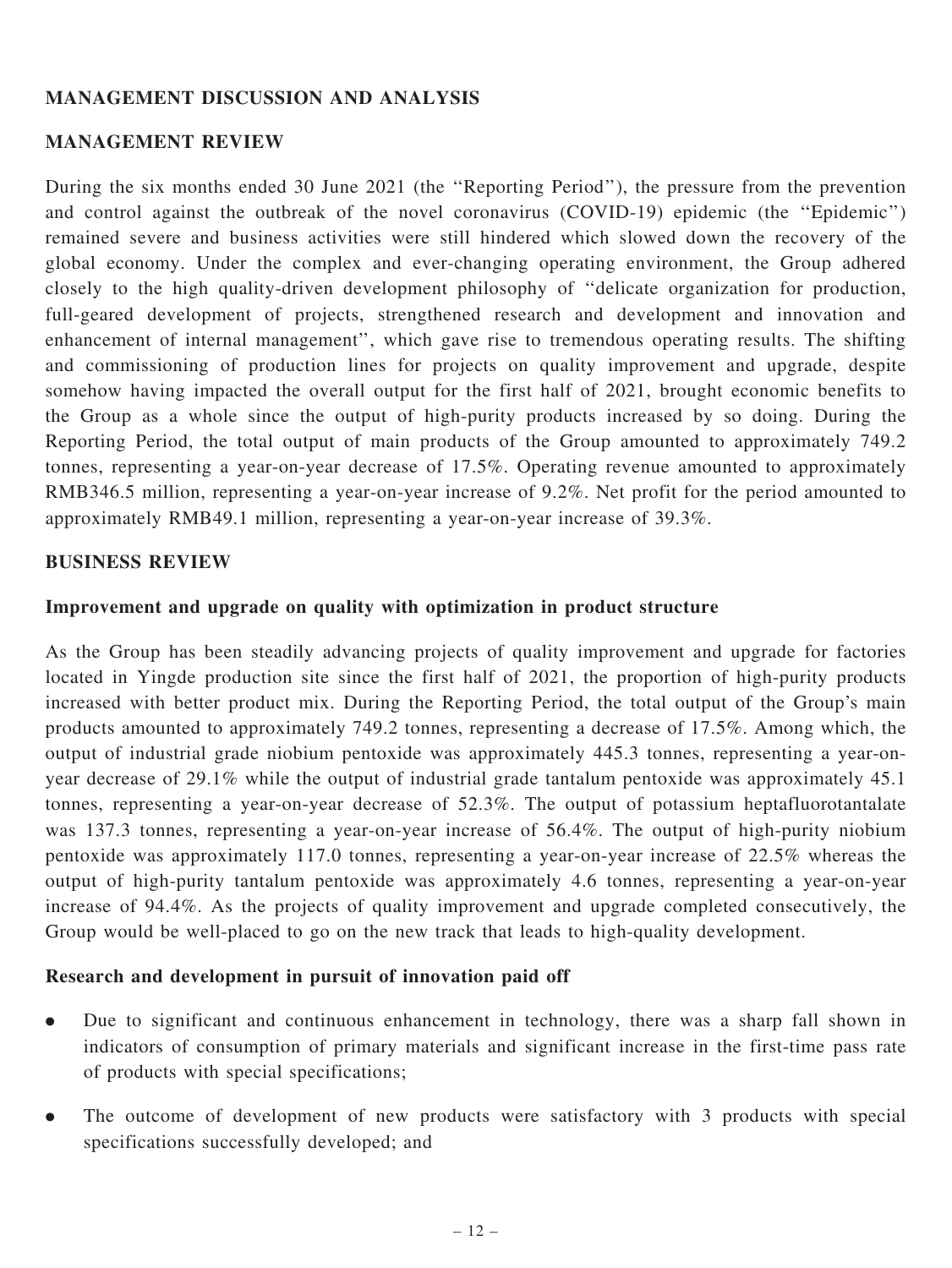. There were 7 new patents and applications of 2 invention patents.

## Breakthrough in market expansion

- . As we focused on expanding clientele, we engaged with around 20 new qualified customers during the Reporting Period, who were associated with products along the whole industrial chain. By doing so, the structure of our customer base has been improved with more consolidated clientele;
- . We had greater focus on the expansion to the international markets which resulted in an external sales of approximately RMB42.1 million, representing a year-on-year increase of 32.4%. The growth in external sales has remained strong and its share in total sales increased gradually;
- . We also endeavored to expand into high-end markets. The sales of high-purity niobium pentoxide amounted to approximately 133.3 tonnes, representing an increase of 66.9% as compared to the corresponding period of last year. The sales of high-purity tantalum pentoxide amounted to approximately 4.8 tonnes, representing an increase of 116.4% as compared to the corresponding period of last year. In addition, bulk supply has become available for a variety of high-end products with special purposes including crystal-grade niobium pentoxide, crystal-grade tantalum pentoxide and special optical glass-grade high-purity niobium pentoxide. We achieved a breakthrough in markets of semiconductor and high-end optical products for the sake of replacing analogous imported products. We also genuinely achieved inclusion of a full range of hydrometallurgical products, which made our products more competitive; and
- . We put emphasis on our business layout in pyrometallurgical product market. The number of orders for pyrometallurgical products for the first half of 2021 represents as high as 99.8% of the annual sales for the whole year of 2020. According to the on-hand delivery schedule of products for orders of pyrometallurgical products (as of the end of June 2021), it is estimated that the amount of the pyrometallurgical products delivered in 2021 is about 1.7 times of that in 2020, which laid a solid foundation in advance for the market launch of the Group's two upcoming pyrometallurgical products.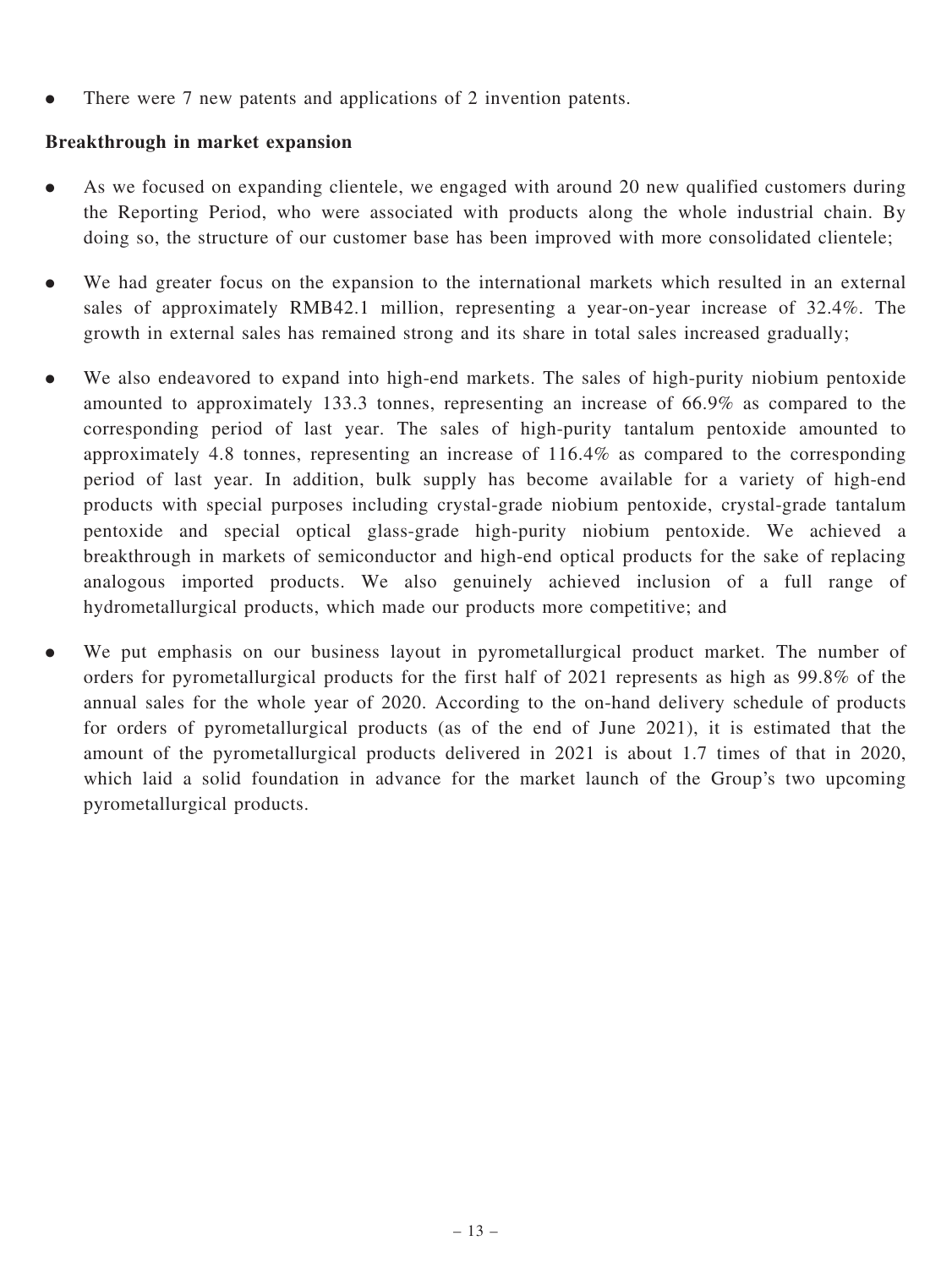## FINANCIAL REVIEW

#### Revenue

Our revenue comprised revenue generated from sale of products and the provision of processing services. The following table sets forth our total revenue by source for the periods indicated:

|                                  | For the six months ended 30 June |           |                |           |
|----------------------------------|----------------------------------|-----------|----------------|-----------|
|                                  | 2021                             |           | 2020           |           |
|                                  | <b>RMB'000</b>                   | $\%$      | <i>RMB'000</i> | $\%$      |
|                                  | (Unaudited)                      |           | (Unaudited)    |           |
| Sales of products                | 345,643                          | $99.8\%$  | 314,959        | 99.2%     |
| Provision of processing services | 858                              | $0.2\%$   | 2,437          | $0.8\%$   |
| Total                            | 346,501                          | $100.0\%$ | 317,396        | $100.0\%$ |

Our total revenue increased by approximately RMB29.1 million or 9.2% from approximately RMB317.4 million for the six months ended 30 June 2020 to approximately RMB346.5 million for the Reporting Period. The increase was mainly due to the increase in revenue generated from sale of products of potassium heptafluorotantalate, partially offset by the decrease in revenue generated from sale of pentoxide products and the provision of processing services.

During the six months ended 30 June 2021 and 2020, our products sold included: (i) pentoxide products (including tantalum pentoxide and niobium pentoxide); (ii) potassium heptafluorotantalate; (iii) recycled products; (iv) trading products; and (v) others. Out of the products we sold, tantalum pentoxide and niobium pentoxide accounted for approximately 50.8% and 77.1% of our total revenue during the six months ended 30 June 2021 and 2020, respectively.

## Pentoxide Products

For the Reporting Period, our revenue generated from sale of pentoxide products amounted to approximately RMB175.9 million, representing a decrease of approximately RMB69.2 million or 28.2% from approximately RMB245.1 million for the six months ended 30 June 2020. Such decrease was driven by the decrease in revenue from sale of industrial grade niobium pentoxide and industrial grade tantalum pentoxide.

## Potassium Heptafluorotantalate

For the Reporting Period, our revenue generated from sale of potassium heptafluorotantalate amounted to approximately RMB104.3 million, representing an increase of approximately RMB54.6 million or 109.9% from approximately RMB49.7 million for the six months ended 30 June 2020. Such increase was mainly due to the increase in sales volume.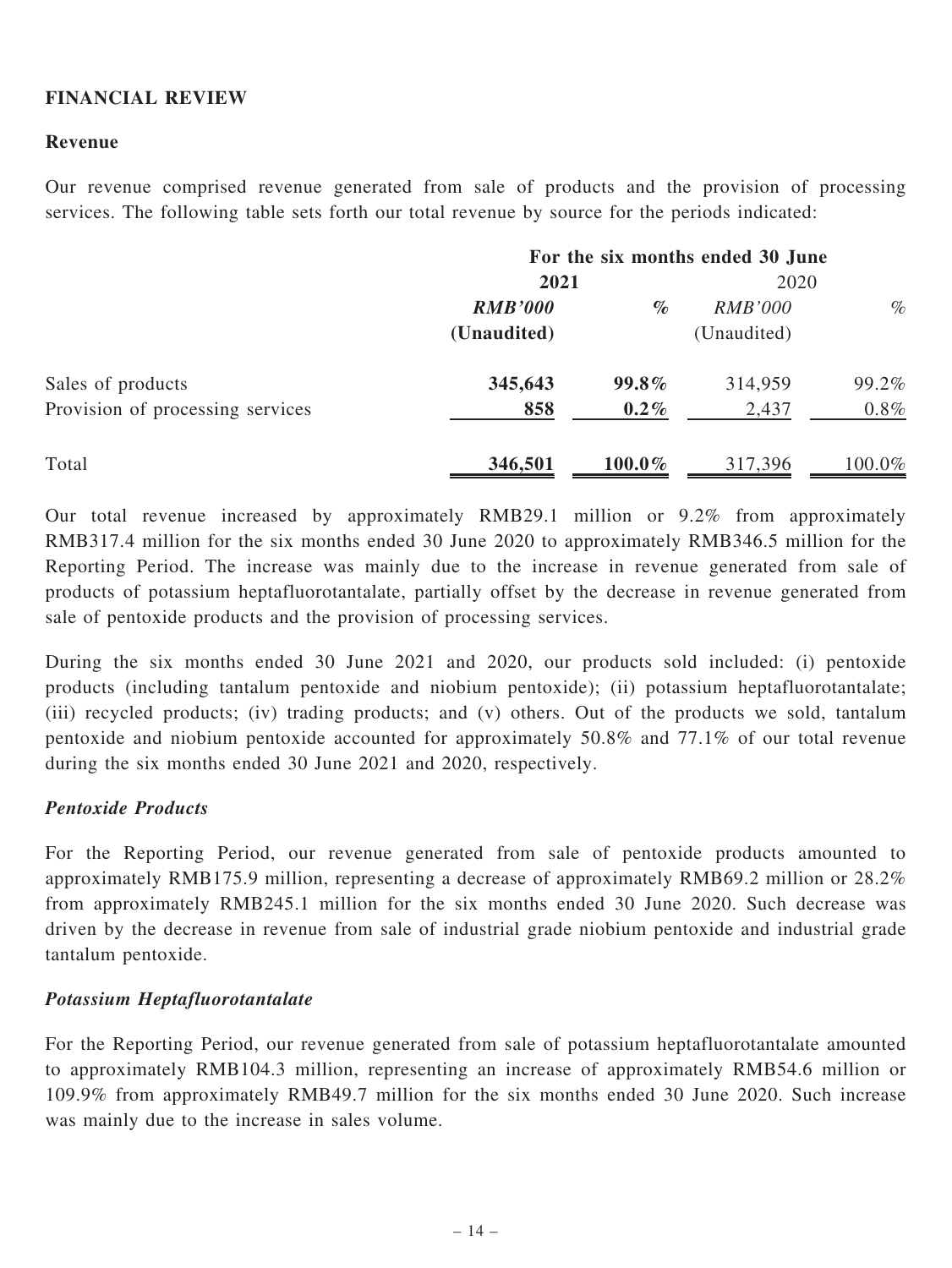## Provision of Processing Services

During the Reporting Period, we provided processing services for processing tantalum ores and niobium ores supplied by our customers into pentoxide products and potassium heptafluorotantalate. For the Reporting Period, our revenue generated from the provision of processing services amounted to approximately RMB0.9 million, representing a decrease of approximately RMB1.5 million or 62.5% from approximately RMB2.4 million for the six months ended 30 June 2020. The decrease in revenue from the provision of processing services was mainly because we allocated our production capacity to focus more on production for sale of products than for provision of processing services in view of the higher average selling price for sale of products than that for provision of processing services.

## Cost of sales

Cost of sales represented the direct costs of production, which comprised raw materials costs, factory overheads, electricity and fuel costs, labour costs and processing fees in respect of our processed products, and inventory costs in respect of our trading products. For the two periods for the six months ended 30 June 2021 and 2020, our cost of sales amounted to approximately RMB268.2 million and RMB222.9 million, respectively.

Our raw materials costs mainly represented the cost for purchasing tantalum ores and niobium ores, and accounted for approximately 84.0% and 90.4% of our total cost of sales for the Reporting Period and the six months ended 30 June 2020, respectively. Our cost of sales increased by approximately RMB45.3 million or 20.3% from approximately RMB222.9 million for the six months ended 30 June 2020 to approximately RMB268.2 million for the Reporting Period. Such increase was mainly attributable to (i) the increase in purchase volume of raw materials which was in line with the increase in our total production volume and total sales volume; and (ii) the increase in raw materials' unit costs.

## Gross profit and gross profit margin

Our gross profit decreased by approximately RMB16.2 million or 17.1% from approximately RMB94.5 million for the six months ended 30 June 2020 to approximately RMB78.3 million for the Reporting Period, mainly driven by the decrease in gross profit margin of our product.

Our gross profit margin decreased from approximately 29.8% for the six months ended 30 June 2020 to approximately 22.6% for the Reporting Period. Such decrease during the Reporting Period was mainly attributable to (i) the change in sales mix which led to the decrease in proportion of revenue for the products with higher profit margin; and (ii) the increase in raw materials' unit costs.

## Other income and gains, net

Our other income and gains, net primarily comprised government subsidies, bank interest income, net foreign exchange gains, reversal of impairment of trade receivables and inventories. We received government grants from local government authorities for engaging in research and development activities. Subsidies vary from year to year.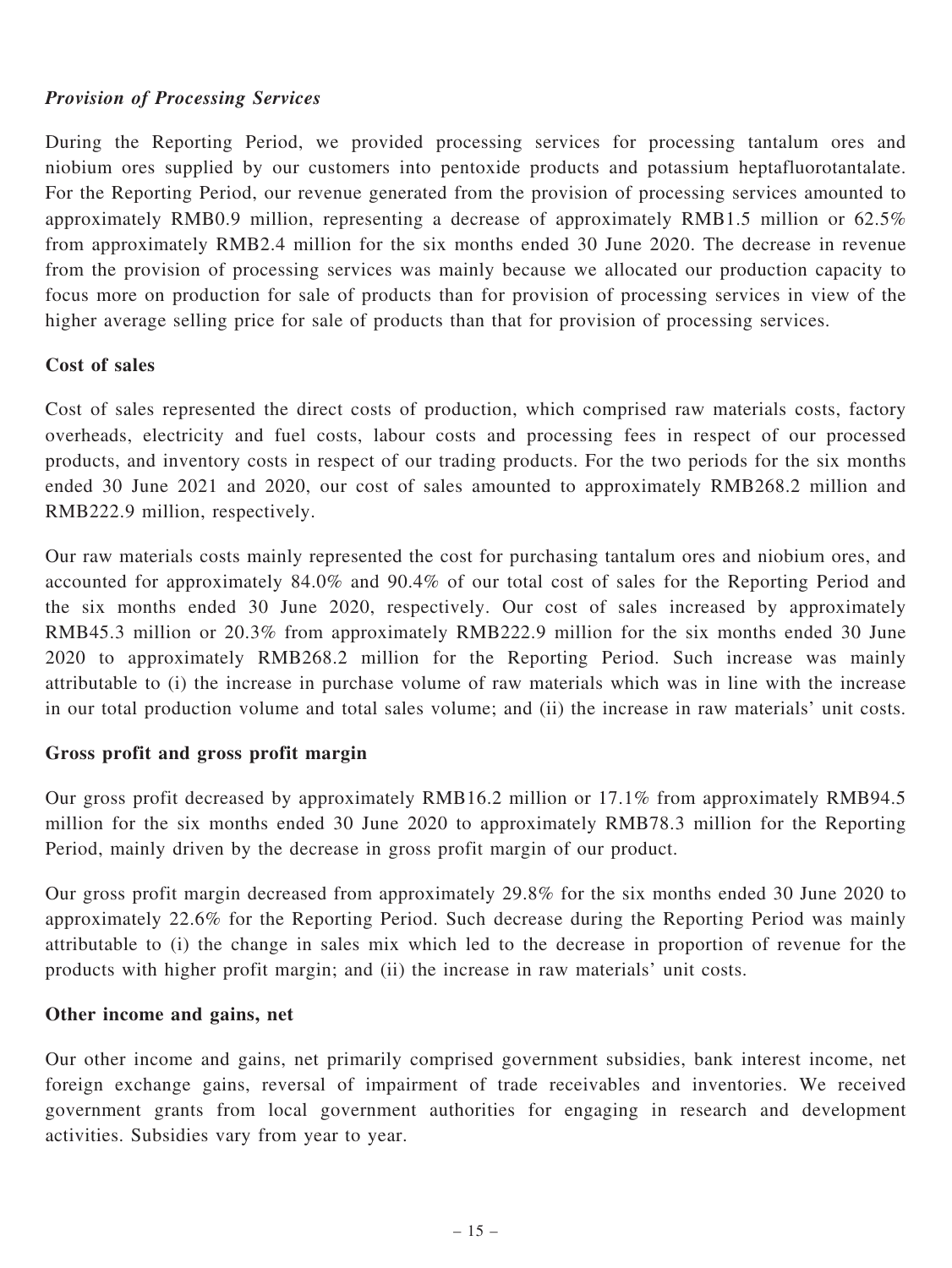Our other income and gains increased by approximately RMB15.2 million from approximately RMB2.8 million for the six months ended 30 June 2020 to approximately RMB18.0 million for the Reporting Period. Such increase was mainly attributable to (i) the increase in reversal of impairment of trade receivables of approximately RMB5.2 million from approximately RMB0.3 million for the six months ended 30 June 2020 to approximately RMB5.5 million for the Reporting Period; and (ii) the increase in reversal of impairment of inventories of approximately RMB5.5 million for the Reporting Period.

## Selling and distribution expenses

Our selling and distribution expenses primarily comprised expenses for transportation and packaging for delivery of products, salaries and benefits for personnel of our sales and procurement department and travelling and entertainment expenses.

Our selling and distribution expenses increased by approximately RMB1.8 million from approximately RMB3.3 million for the six months ended 30 June 2020 to approximately RMB5.1 million for the Reporting Period. Such increase was mainly attributable to (i) the increase in salaries for personnel of our sales and procurement department, and (ii) the increase in delivery and transportation costs.

## Administrative expenses

Our administrative expenses primarily comprised expenses for research and development expenses and staff costs of our administrative and management staff.

Our administrative expenses decreased by approximately RMB3.9 million or 11.2% from approximately RMB34.7 million for the six months ended 30 June 2020 to approximately RMB30.8 million for the Reporting Period. Such decrease was mainly attributable to the decrease in legal advisory and professional fees for the Reporting Period.

Our research and development expenses amounted to approximately RMB12.5 million and RMB12.3 million for the Reporting Period and the six months ended 30 June 2020, respectively. Such expenses were primarily used to improve and optimise the production process, especially the extraction production lines in respect of high purity products, and the resource treatment for sewage, to reduce the outflow of sewage and achieve the recycling of resources.

## Other expenses

Our other expenses mainly comprised loss in disposal of fixed assets. Our other expenses decreased by approximately RMB0.5 million from approximately RMB0.7 million for the six months ended 30 June 2020 to approximately RMB0.2 million for the Reporting Period. Such decrease was mainly due to the net foreign exchange differences turn from losses to gains for the Reporting Period.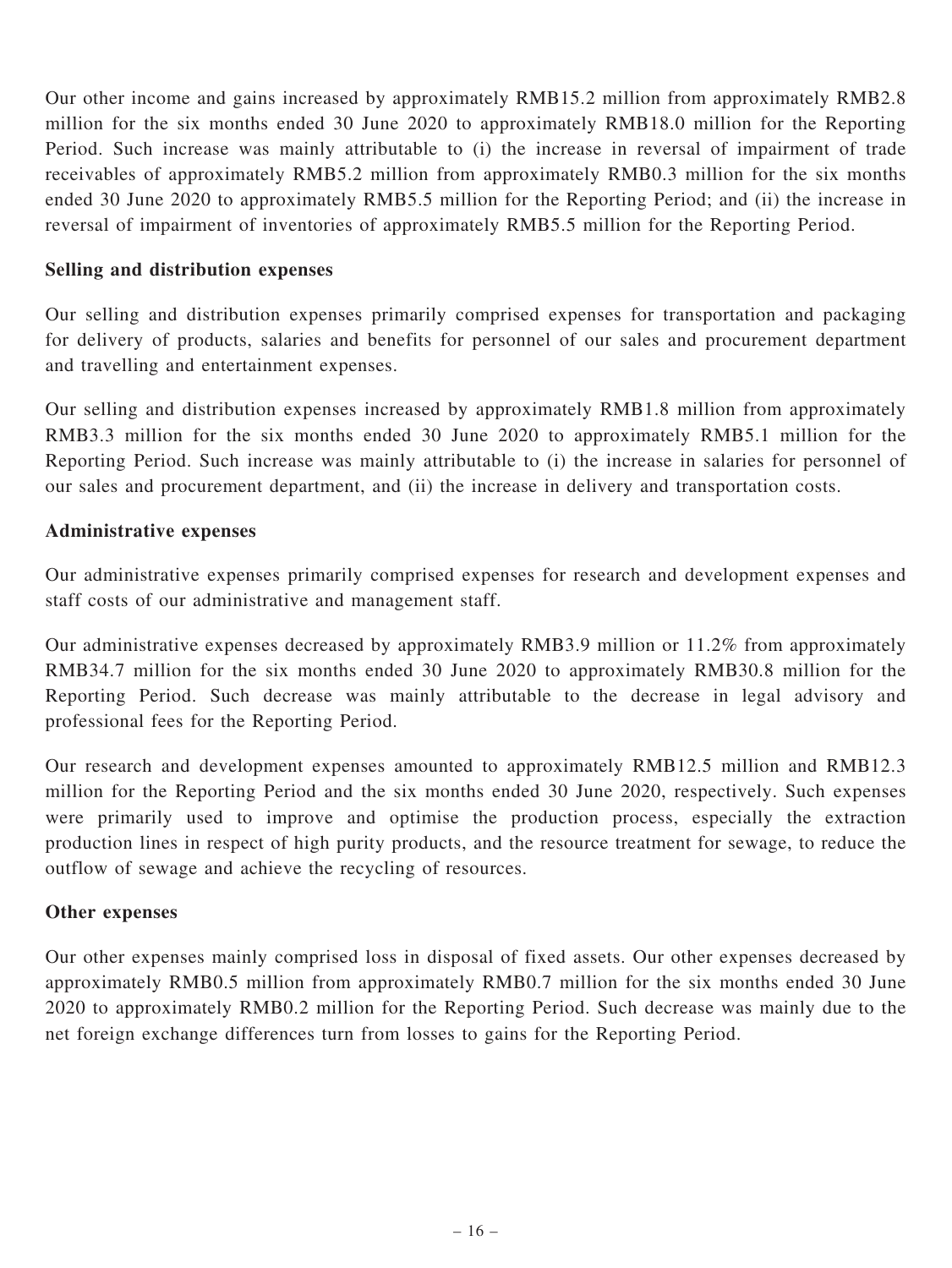## Finance costs

Our finance costs mainly represented interest on interest-bearing bank borrowings. Our finance costs for the Reporting Period and the six months ended 30 June 2020 amounted to approximately RMB4.0 million and RMB3.2 million, respectively. The finance costs increased by approximately RMB0.8 million or 25.0% as comparing to that of last year, mainly as a result of the increase in average interest-bearing bank borrowings outstanding during the Reporting Period.

## Income tax expense

Our Group was accredited as a high and new technology enterprise (高新技術企業) and allowing us to enjoy a lower applicable tax rate of 15%, as compared to 25% pursuant to the Enterprise Income Tax Law of the PRC (中華人民共和國企業所得稅法). In addition, we enjoyed tax refund at the rate of 9% for our export sales of tantalum bars.

Our income tax expense for the Reporting Period and the six months ended 30 June 2020 amounted to approximately RMB7.0 million and RMB8.8 million, respectively. Our effective tax rate for the Reporting Period and the six months ended 30 June 2020 was approximately 12.5% and 19.9%, respectively. The decrease in our effective tax rate was mainly due to (i) increase in income not subject to tax, and (ii) decrease in expense not deductible for tax. The details are set out in Note 6 to the condensed consolidated financial statements.

## Profit for the period

As a result of the foregoing, we recorded net profit for the Reporting Period and the six months ended 30 June 2020 of approximately RMB49.1 million and RMB35.3 million, respectively, representing an increase of approximately RMB13.8 million. Our net profit margin was approximately 14.2% and 11.1% for Reporting Period and the six months ended 30 June 2020, respectively.

## LIQUIDITY AND CAPITAL RESOURCES

## Working capital

During the Reporting Period, we financed our operations by cash generated from operating activities, bank borrowings and net proceeds from the Listing. As at 30 June 2021, we had cash and cash equivalents of approximately RMB180.4 million (as at 31 December 2020: approximately RMB186.4 million). In the future, we intend to finance our operations by cash generated from operating activities, bank borrowings and net proceeds from the Listing.

We monitor our cash flows and cash balance on a regular basis and strive to maintain an optimum liquidity that can meet our working capital needs while supporting a viable business scale and future plans.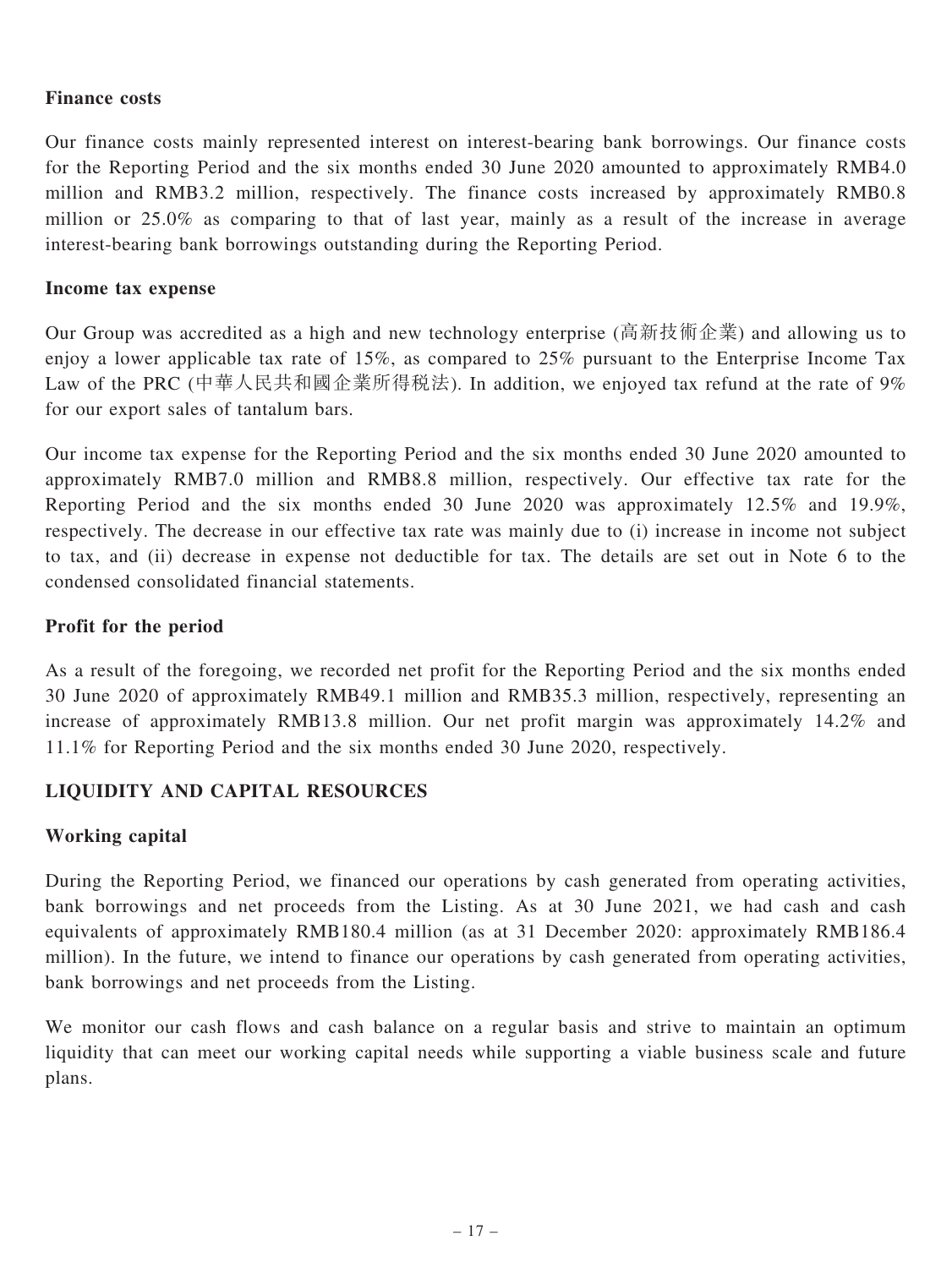Taking into account the financial resources available to us, including our existing cash and cash equivalents, availability of bank facilities, net proceeds from the Listing and cash flows from our operations, our Directors are of the view that, after due and careful inquiry, we have sufficient working capital for at least the next 12 months commencing from the date of this announcement.

## Cash flows

During the Reporting Period, the Group's cash and cash equivalents decreased by approximately RMB6.0 million, which mainly comprised the net cash generated from operating activities with the amount of approximately RMB62.5 million, net cash used in investing activities with the amount of approximately RMB28.7 million, net cash used in financing activities with the amount of approximately RMB40.2 million, and the positive effect of foreign exchange rate changes of approximately RMB0.4 million.

## CAPITAL STRUCTURE

## Indebtedness

The total indebtedness of the Group as at 30 June 2021 was approximately RMB230.4 million (as at 31 December 2020: approximately RMB265.9 million). During the Reporting Period, the Group did not experience any difficulties in renewing its banking facilities with its lenders.

## Gearing ratio

As at 30 June 2021, the Group's gearing ratio was approximately 8.8% (as at 31 December 2020: 15.2%), calculated as the total interest-bearing bank borrowings, less cash and cash equivalents, divided by total equity as at the end of the relevant period multiplied by 100%. The decrease was mainly due to (i) the decrease in interest-bearing bank borrowings; and (ii) the increase in total equity as at the end of the Reporting Period.

## Pledge of assets

As at 30 June 2021, our bank borrowings were secured by the pledge of certain of our Group's leasehold land and property, plant and equipment with aggregate carrying amounts of approximately RMB5.8 million and RMB27.7 million, respectively.

As at 31 December 2020, our bank borrowings were secured by the pledge of certain of our Group's leasehold land and property, plant and equipment with aggregate carrying amounts of approximately RMB5.9 million and RMB30.2 million, respectively.

## Capital expenditures

Our capital expenditures primarily comprised expenditures for purchases of property, plant and equipment. Our capital expenditures amounted to approximately RMB25.0 million and RMB7.6 million for the Reporting Period and the six months ended 30 June 2020, respectively.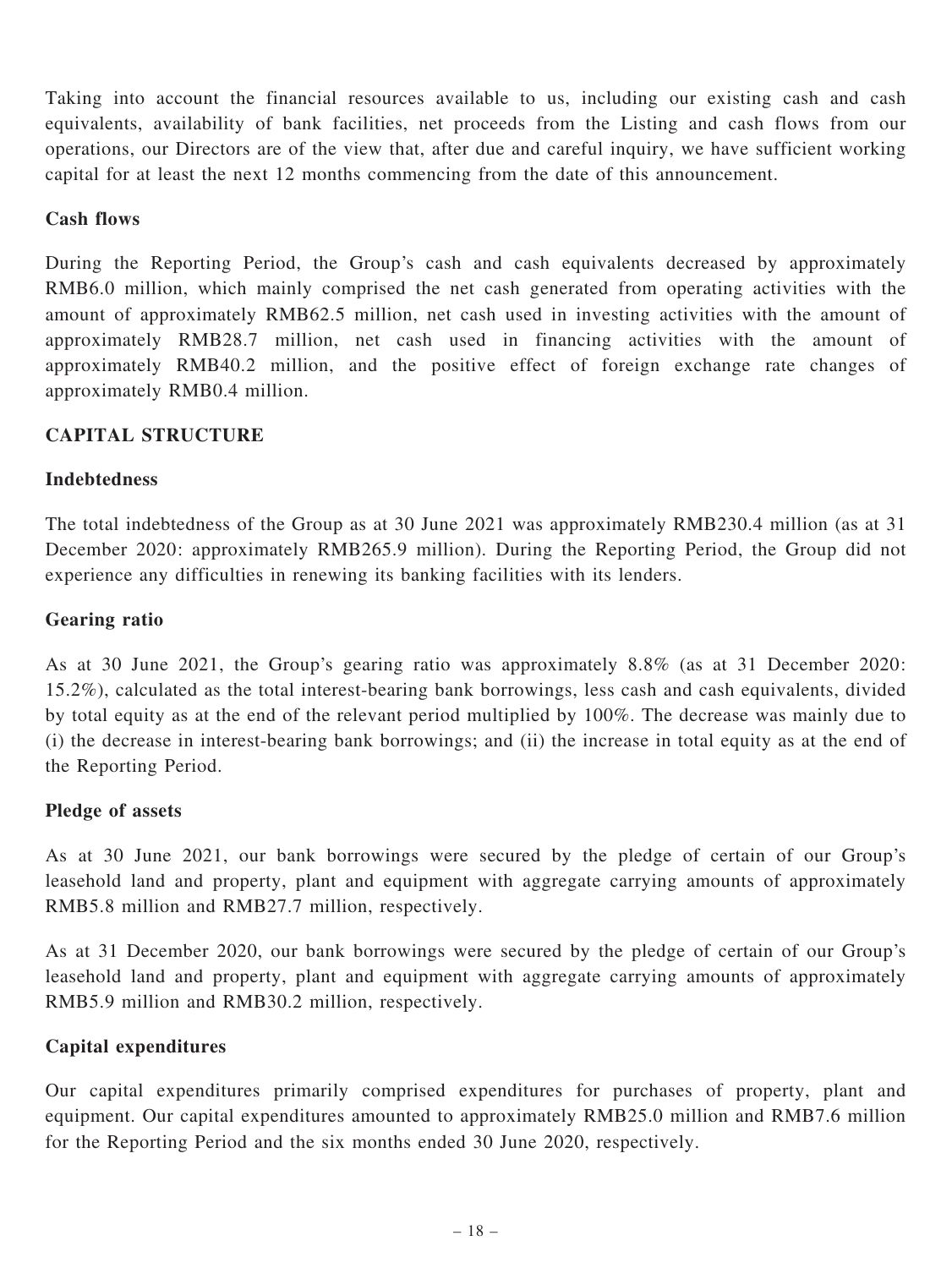Our current plan with respect to future capital expenditures is subject to changes based on the evolution of our business plan, market conditions and our outlook of future business conditions. As we continue to expand, we may incur additional capital expenditures.

#### Foreign currency exposure

The Group's principal business is located in the PRC and its major transactions are conducted in Renminbi. Most of its assets and liabilities are denominated in Renminbi, except for certain payables to oversea suppliers, professional parties and certain receivables from overseas customers that are denominated in United States dollars.

The Renminbi is not freely convertible. There is a risk that the Chinese government may take actions affecting exchange rates which may have a material adverse effect on the Group's net assets, earnings and any dividends it declares if such dividend is to be exchanged or converted into foreign exchange. The Group has not made any arrangement to hedge against the exchange rate risk. However, the Directors and management will continue to monitor the foreign exchange exposure and will consider utilising applicable derivatives to hedge out the exchange risk when necessary.

## CONTINGENT LIABILITIES, LEGAL AND POTENTIAL PROCEEDINGS

As at 30 June 2021, the Group did not have any material contingent liabilities, legal proceedings or potential proceedings (as at 31 December 2020: nil).

## CAPITAL COMMITMENT

As at 30 June 2021, the Group had capital commitment of approximately RMB165.0 million (as at 31 December 2020: approximately RMB44.0 million).

## SEGMENT INFORMATION

The Group is principally engaged in the manufacture and sale of metallurgical products and provision of processing services to customers. For the purpose of resource allocation and performance assessment, the Group's management focuses on the operating results of the Group. As such, the Group's resources are integrated and no discrete operating segment information is available. Accordingly, no operating segment information is presented.

## MATERIAL ACQUISITION AND DISPOSAL BY THE GROUP

For the six months ended 30 June 2021, the Group had not made any material acquisition or disposal.

## SIGNIFICANT INVESTMENTS

The Company had not held any significant investments during the six months ended 30 June 2021.

Saved as disclosed above, there were no other specific plans for material investments or capital assets as at 30 June 2021.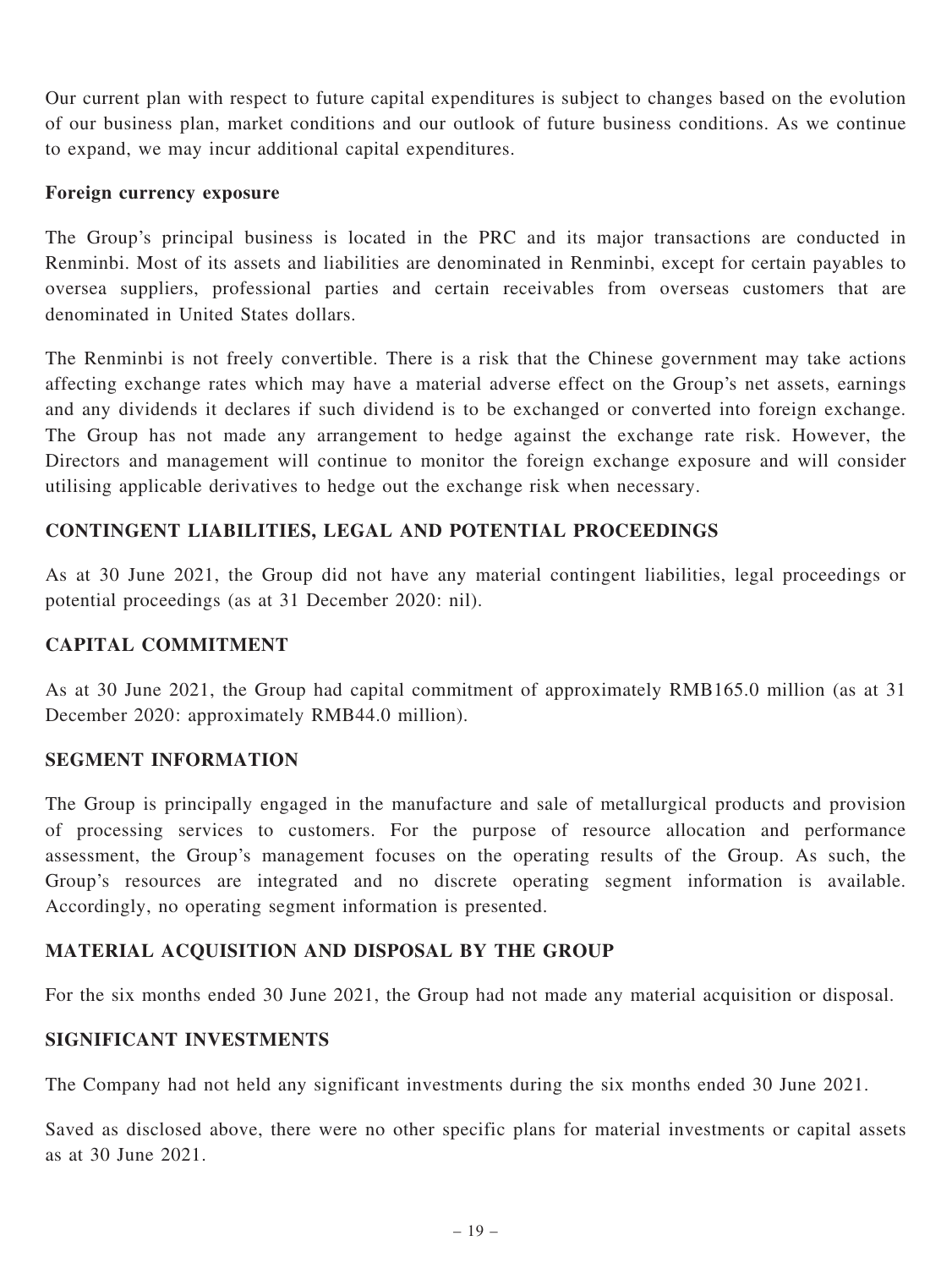## FUTURE OUTLOOK

Looking ahead, as the Epidemic will continue to affect the society and the economy, it is foreseeable that the industry of both tantalum and niobium will still face serious challenges in the upcoming future. Thanks to the rapid development in industries of new energy vehicles, high-end electronics and superconducting materials, there are increasing demands for new materials such as tantalum and niobium. Meanwhile, as China increased its investment on the R&D for new materials, the innovative applications of tantalum- and niobium-based metallurgical products will increasingly emerge. The Group will focus on the development ideology of ''Enhancing the Scale, Optimizing the Structure, and Expanding the Business'' to prepare for the increasing future market demands and solidify our industry competitive advantages.

## Enhancing the Scale

The Group will continue to enhance the output of hydrometallurgical products, to optimise the entire production process by investing more on research and development, and to improve production efficiency. Apart from that, the Group also strives for further optimizing our technology, with particular focus on strengthening our capability to process intractable and complicated raw materials such as tantalum ores, ferro niobium tantalum alloy and hard alloy waste materials, so as to maintain our leading position in the industry. As the Group accelerates its development of cooperative projects with China Nuclear Huachuang Rare Materials Co., Ltd. (中核華創稀有材料有限公司) to expand the production capacity of hydrometallurgical products, the Group will further consolidate its leading position in terms of the production scale of hydrometallurgical products.

## Optimising the Structure

For the purpose of expediting the completion of projects on quality improvement and upgrade, the Group will endeavor to expand the output of high value-added products such as high-purity niobium pentoxide, high-purity tantalum pentoxide and high-purity products with specific purposes, thereby the product structure can be lifted to a more high-end level and high quality development can be promoted. At the same time, the Group will further increase its investment in marketing resources for overseas and exert all efforts to engage with promising overseas customers and set up sales offices in the US and Europe as and when appropriate. By which we can enjoy better and more direct interaction with oversea users and gradually increase the shares of overseas sales in total sales. Besides, as application of our products in downstream markets keeps changing and extending, there are higher requirements for new varieties and new properties of tantalum and niobium. As such, the Group will expand its investment in R&D with a view to keeping up with the market and adopting more innovative production processes for developing more products that align for the market demand.

## Expanding business footprint on different industries

We will exert every effort to develop our projects of pyrometallurgical products in downstream industries to ensure that both pyrometallurgical project projects, namely Tsinghua Park Project and Guizhou Project, can be completed on schedule. The main products of these two projects comprise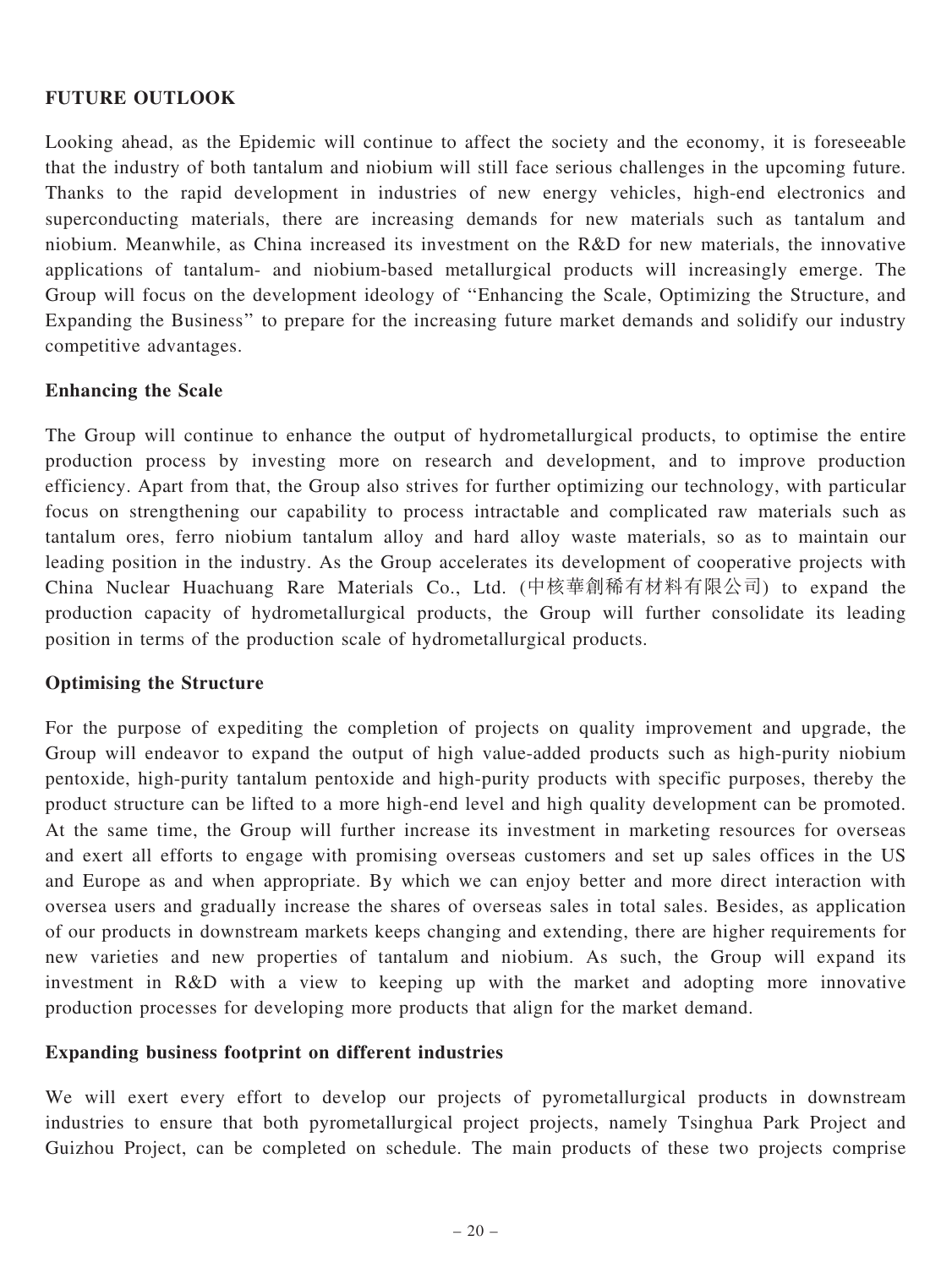tantalum powder, tantalum bars, niobium bars and niobium ingots. Upon the completion of the aforementioned projects, the business layout of the Group will be further expanded and established with product lines that are more diversified and reasonably deployed. The pyrometallurgical product projects will also unleash more benefits for the Group, which will in turn enhance the Group's overall competitiveness.

As the uncertain economic situation at present, the Group will continue to maintain strategic stability, adopt solid operation strategies, consistently improve our Group's governance level and risk prevention capability, create long-term values for our shareholders, and achieve our Group's mission of ''developing rare resources, and creating a better world''.

## HUMAN RESOURCES AND TRAINING

We believe that our long-term growth depends on the expertise and experience of our employees. We primarily recruit our personnel through campus recruiting, career fairs, recruitment websites and internal recommendation. We provide regular training programmes to our employees, including, among others, introductory training, safety training and technical training, to enhance their skill and knowledge. As at 30 June 2021, the Group had a total of 261 employees.

The salaries of our employees depend mainly on their position, nature of work and results of their annual performance evaluation. For employees of our PRC subsidiary, we made contributions to social insurance funds, including pension, medical, unemployment, maternity and occupational injury insurance, and housing provident funds for our employees in accordance with applicable PRC laws and regulations. We have established a labour union that aims to protect our employees' legal rights, assist us in attaining our economic objectives and encourage employees to participate in management decisions.

## DIVIDENDS

The Board resolved not to recommend the payment of any interim dividend for the six months ended 30 June 2021 (2020: nil).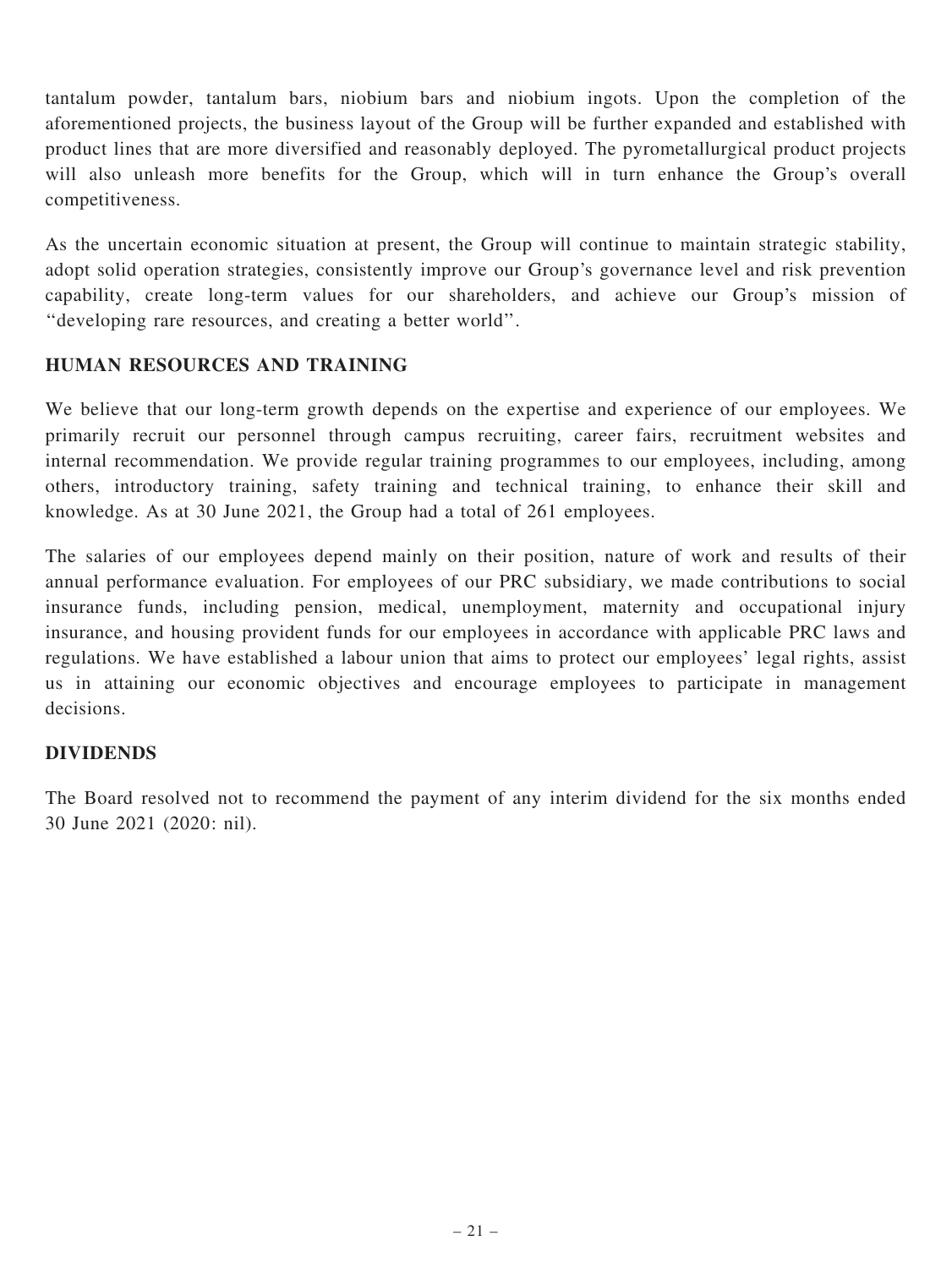## OTHER INFORMATION

## PRINCIPAL ACTIVITIES

The Company is an investment holding company. During the Reporting Period, the Company's subsidiaries were principally engaged in the manufacture and sale of non-ferrous metal products and provision of processing services to customer.

## CHANGE IN SHAREHOLDING OF CONTROLLING SHAREHOLDER

As disclosed in the announcement of the Company dated 25 January 2021, on 25 January 2021, MACRO-LINK International Mining Limited (''MACRO-LINK''), a substantial shareholder of the Company, transferred 47,500,000 shares of the Company, representing approximately 15.8% of the issued share capital of the Company, to Jiawei Resources Holding Limited (''Jiawei Resources Seychelles''), a controlling shareholder of the Company (the ''Transfer'').

Prior to the Transfer, Jiawei Resources Seychelles held 157,500,000 shares of the Company, representing approximately 52.5% of the issued share capital of the Company. Following the Transfer, Jiawei Resources Seychelles holds 205,000,000 shares of the Company, representing approximately 68.3% of the issued share capital of the Company. Please refer to the announcement of the Company dated 25 January 2021 for further details.

## PUBLIC FLOAT

According to the information disclosed publicly and as far as the Directors are aware, during the Reporting Period and up to the date of this announcement, at least 25% of the issued shares of the Company was held by public shareholders as required under the Listing Rules.

## PURCHASES, SALE OR REDEMPTION OF THE COMPANY'S LISTED SECURITIES

During the Reporting Period and up to the date of this announcement, neither the Company nor any of its subsidiaries had purchased, sold or redeemed any of the Company's listed securities.

## GOING CONCERN

Based on the current financial position and financing facilities available, the Group has sufficient financial resources for ongoing operation in the foreseeable future. As such, the financial statements were prepared on a "going concern" basis.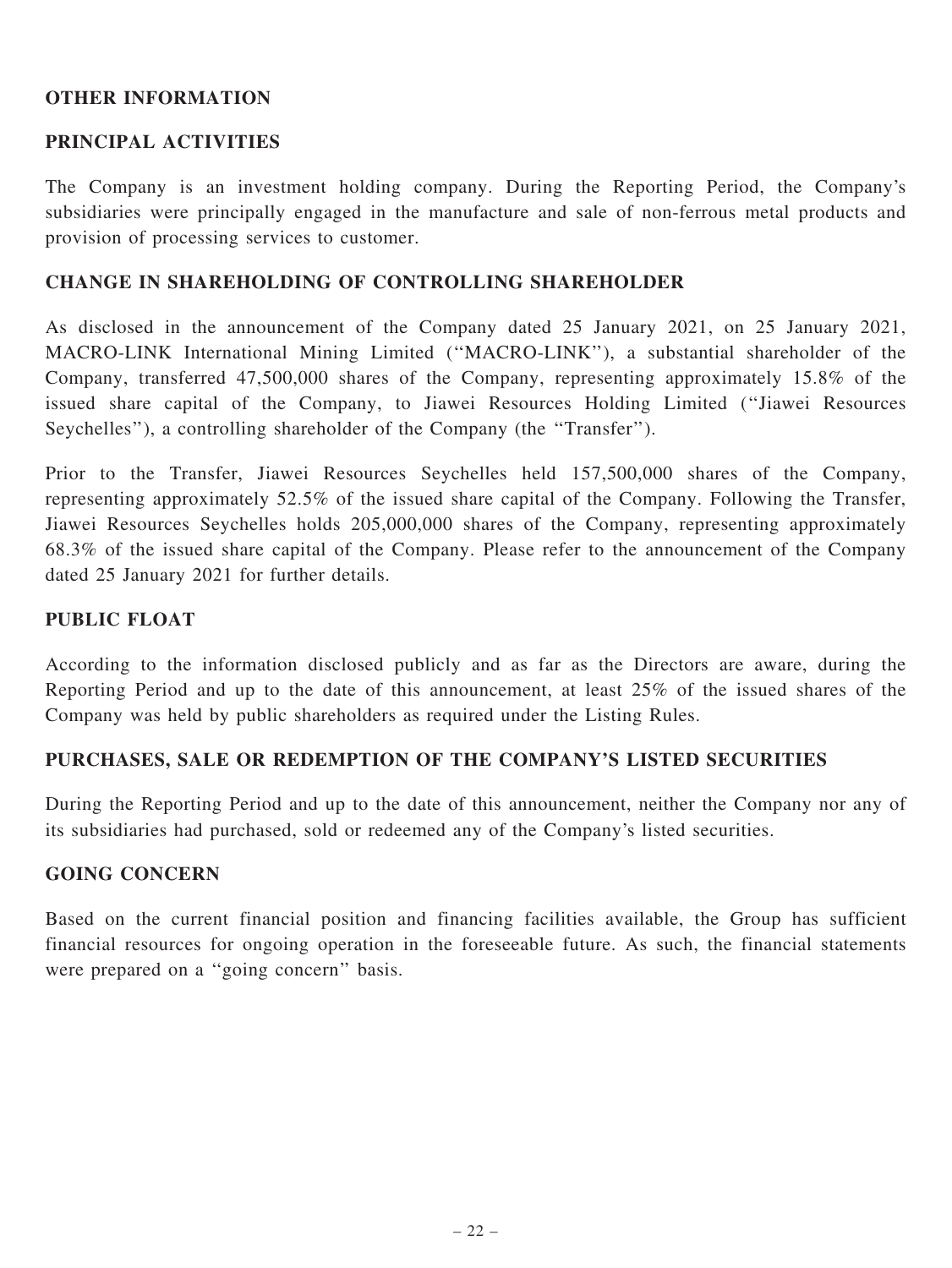## RESIGNATION OF NON-EXECUTIVE DIRECTOR

As disclosed in the announcement of the Company dated 23 February 2021, Mr. Zeng Min (''Mr. Zeng'') has tendered his resignation as a non-executive Director of the Company with effect from 23 February 2021. Reference is made to the announcement of the Company dated 25 January 2021 in relation to the change in shareholding of controlling shareholder. As MACRO-LINK has ceased to be a shareholder of the Company, Mr. Zeng, the representative from MACRO-LINK, has resigned as a nonexecutive Director to focus on his other business engagements. Please refer to the announcement of the Company dated 23 February 2021 for further details.

## COOPERATION ARRANGEMENT

As disclosed in the announcement of the Company dated 26 March 2021, on 26 March 2021, Ximei Guangdong, a wholly-owned subsidiary of the Company, and China Nuclear Huachuang Rare Materials Co., Ltd. (中核華創稀有材料有限公司) (''China Nuclear Huachuang'') entered a cooperation agreement (the ''Cooperation Agreement'').

Pursuant to the Cooperation Agreement, Ximei Guangdong and China Nuclear Huachuang shall inject capital to China Nuclear Huazhong New Materials Co., Ltd, a company established in the PRC and owned as to 45% by Ximei Guangdong and 55% by China Nuclear Huachuang (the ''Cooperation Company'') in proportion to their respective equity holding in the Cooperation Company, representing 45% and 55% of the registered equity capital of the Cooperation Company, respectively. The registered capital of the Cooperation Company is RMB100 million. The purpose of the establishment of the Cooperation Company is to develop a project in relation to the production of tantalum- and niobiumbased products in Hunan Province, the PRC. Please refer to the announcement of the Company dated 26 March 2021 for further details.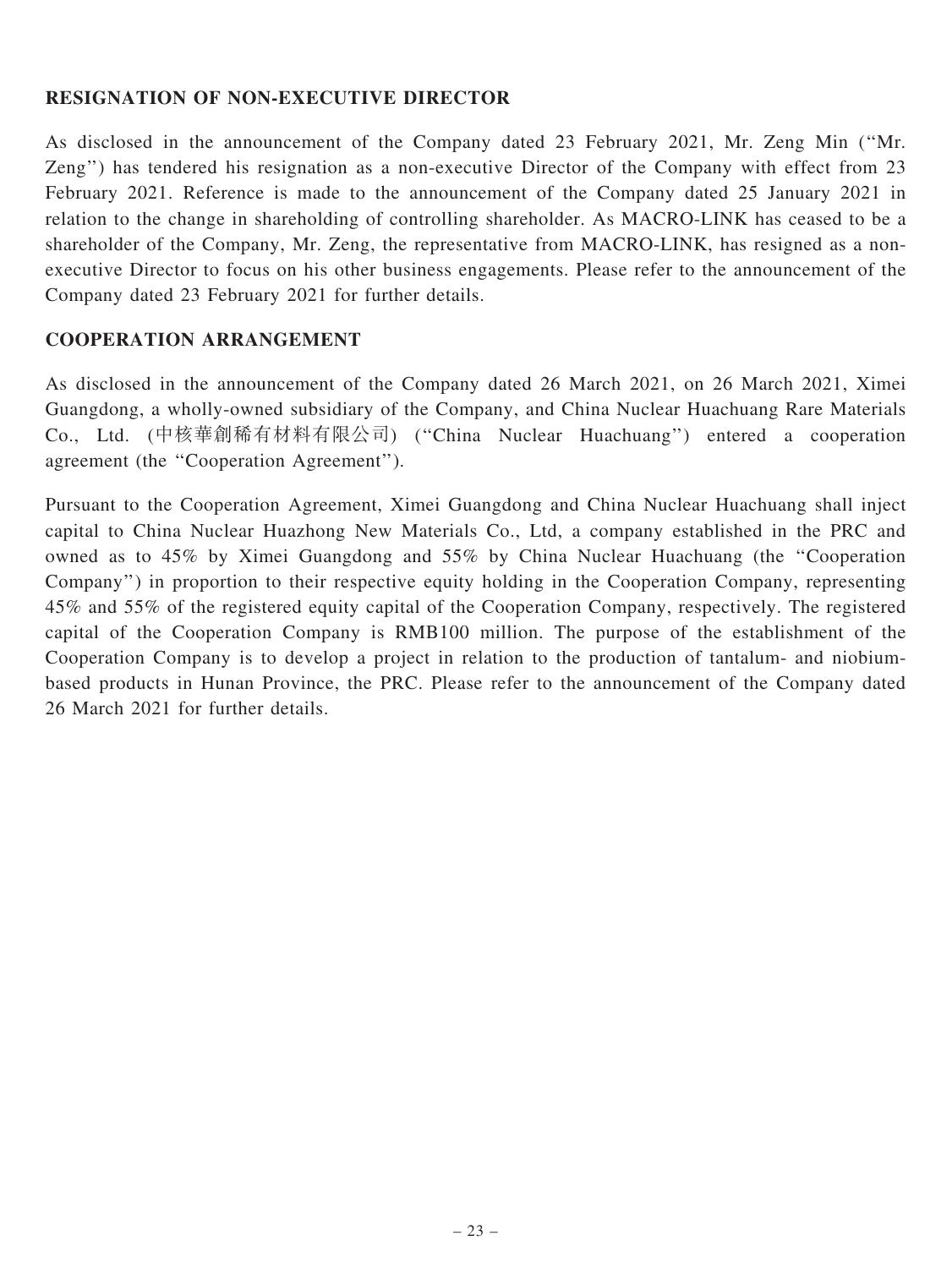## USE OF NET PROCEEDS FROM THE LISTING

The shares of the Company were listed on the Main Board of the Stock Exchange on 12 March 2020. Net proceeds from the placing of the shares were approximately RMB92.7 million (equivalent to approximately HK\$105.5 million), after deduction of the underwriting commission and relevant expenses. As at 30 June 2021, the Group had used net proceeds of approximately RMB46.8 million. The following table illustrates the status of the use of net proceeds according to the section headed ''Future Plans and Use of Proceeds'' in the prospectus of the Company dated 26 February 2020 (''Prospectus'') as at 30 June 2021:

|                                       | $\%$   | <b>Planned</b> use<br>of proceeds<br>as disclosed<br>in the<br><b>Prospectus</b><br>(RMB)<br>million) | <b>Actual</b><br>utilised<br>amount as at<br>30 June 2021<br>(RMB)<br>million) | <b>Unutilised</b><br>amount as at<br>30 June 2021<br>(RMB)<br>million) |
|---------------------------------------|--------|-------------------------------------------------------------------------------------------------------|--------------------------------------------------------------------------------|------------------------------------------------------------------------|
| Construction of new production        |        |                                                                                                       |                                                                                |                                                                        |
| facilities to produce tantalum powder |        |                                                                                                       |                                                                                |                                                                        |
| and bars                              | 28.9%  | 26.8                                                                                                  | 19.7                                                                           | 7.1                                                                    |
| Acquisition and installing of         |        |                                                                                                       |                                                                                |                                                                        |
| machinery and equipment to produce    |        |                                                                                                       |                                                                                |                                                                        |
| tantalum powder and bars              | 36.0%  | 33.4                                                                                                  | 4.0                                                                            | 29.4                                                                   |
| Other expenses for setting up the new |        |                                                                                                       |                                                                                |                                                                        |
| production facilities                 | 3.9%   | 3.6                                                                                                   | 1.1                                                                            | 2.5                                                                    |
| Financing five research and           |        |                                                                                                       |                                                                                |                                                                        |
| development projects                  | 17.9%  | 16.6                                                                                                  | 11.7                                                                           | 4.9                                                                    |
| Strengthening the sales network in    |        |                                                                                                       |                                                                                |                                                                        |
| Europe and sourcing channels in       |        |                                                                                                       |                                                                                |                                                                        |
| <b>Brazil</b>                         | 3.5%   | 3.2                                                                                                   | 1.2                                                                            | 2.0                                                                    |
| General working capital               | 9.8%   | 9.1                                                                                                   | 9.1                                                                            |                                                                        |
| Total                                 | 100.0% | 92.7                                                                                                  | 46.8                                                                           | 45.9                                                                   |

The unutilised amount of net proceeds of approximately RMB45.9 million is expected to be completely utilised by June 2022.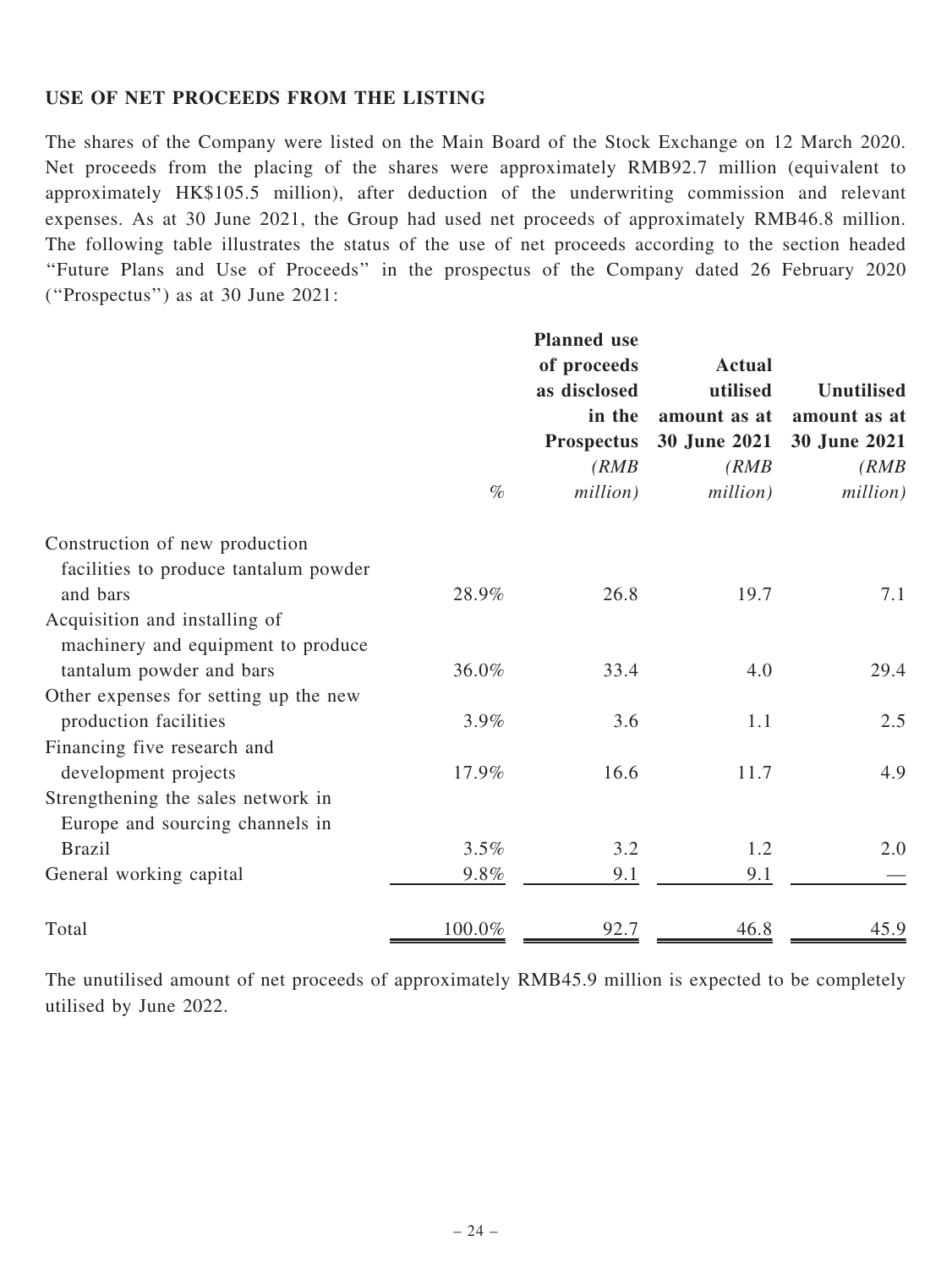## CORPORATE GOVERNANCE FUNCTIONS

The Board strives to uphold the principles of corporate governance set out in the Corporate Governance Code (the "CG Code") contained in Appendix 14 to the Rules Governing the Listing of Securities on The Stock Exchange of Hong Kong Limited (the ''Listing Rules''), and adopted various measures to enhance the internal control system, the Directors' continuing professional training and other areas of practice of the Company. While the Board strives to maintain a high level of corporate governance, it also works hard to create value and achieve maximum return for its shareholders. The Board will continue to conduct review and improve the quality of corporate governance practises with reference to local and international standards.

During the Reporting Period and up to the date of this announcement, the Company has complied with the code provisions, other than code provisions A.2.1 of the CG Code as set out in Appendix 14 to the Listing Rules.

According to code provision A.2.1 of the CG Code, the roles of chairman and chief executive officer should be separate and should not be performed by the same individual. Currently, Mr. Wu Lijue is our chairman and also the chief executive officer of our Company and he has been managing our Group's business and supervising the overall operations of our Group since its establishment. Having considered (i) the nature and extent of our Group's operations; (ii) Mr. Wu's in-depth knowledge and experience in the tantalum and niobium metallurgy industry and familiarity with the operations of our Group which is beneficial to the management and business development of our Group; and (iii) all major decisions are made in consultation with members of our Board and relevant Board committees, which consist of three independent non-executive Directors on our Board offering independent perspectives, our Board is therefore of the view that there are adequate safeguards in place to ensure sufficient balance of powers and authorities between our Board and the management of our Company and that it is in the best interest of our Group to have Mr. Wu taking up both roles. Our Board will continue to review and consider splitting the roles of the chairman of our Board and the chief executive officer at a time when it is appropriate and suitable by taking into account the circumstances of our Group as a whole.

## MODEL CODE FOR SECURITIES TRANSACTIONS

The Company has adopted the Model Code for Securities Transactions by Directors of Listed Issuers as set out in Appendix 10 to the Listing Rules (the ''Model Code'') as its own code governing securities transactions of the Directors. Specific enquiries have been made to all Directors and all Directors have confirmed that they have fully complied with the required standard of dealings as set out in the Model Code during the Reporting Period and up to the date of this announcement.

## REVIEW BY AUDIT COMMITTEE

We have established an audit committee (the "Audit Committee") on 19 February 2020 with written terms of reference in compliance with Rule 3.21 of the Listing Rules.